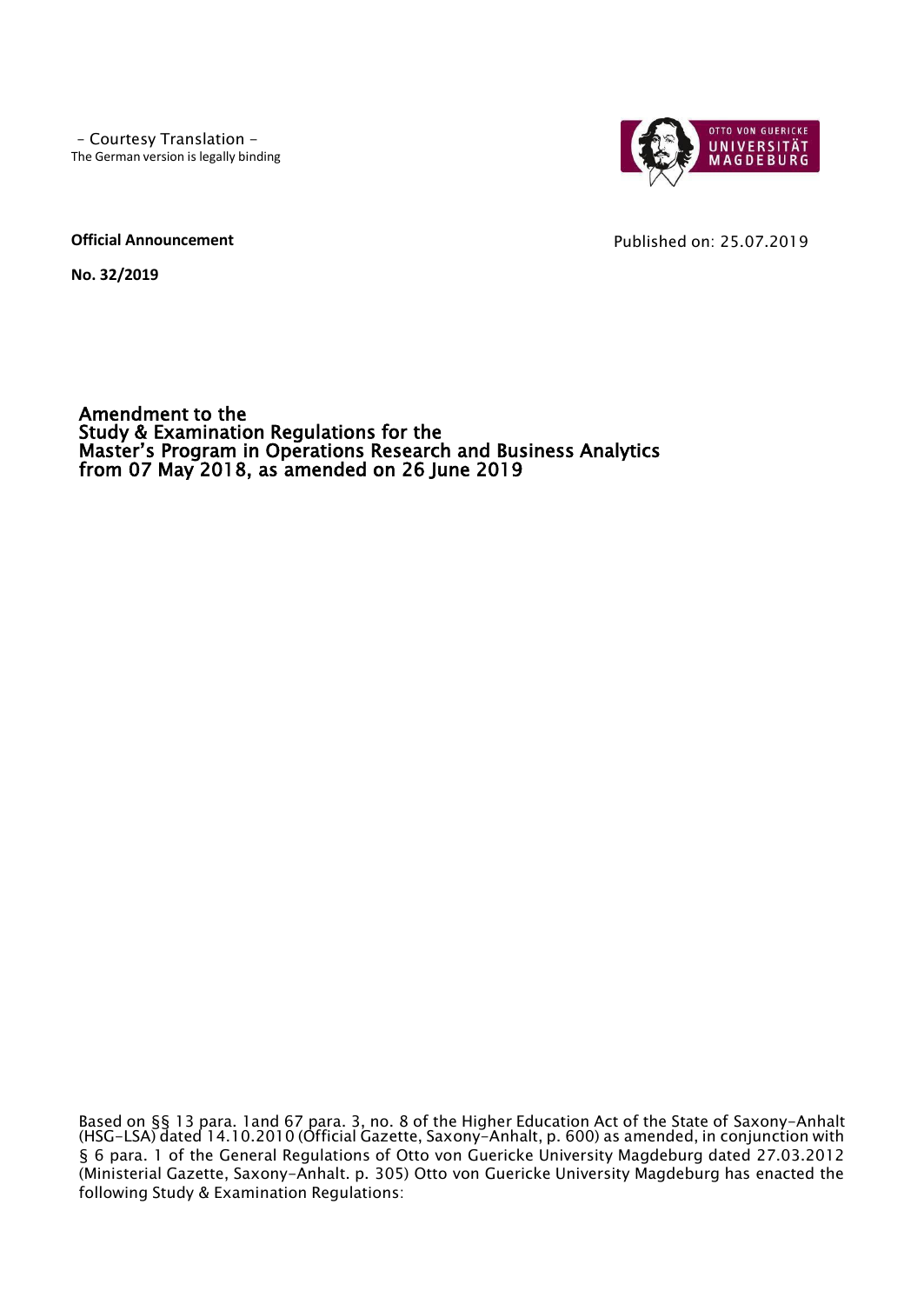# Index

| § 15 RECOGNITION OF MODULE EXAMINATIONS, STUDY CREDITS AND EXAMINATION RESULTS  11 |    |
|------------------------------------------------------------------------------------|----|
|                                                                                    |    |
|                                                                                    |    |
|                                                                                    |    |
|                                                                                    |    |
|                                                                                    |    |
|                                                                                    |    |
|                                                                                    |    |
| § 23 NON-ATTENDANCE, WITHDRAWAL, CHEATING, BREACH OF REGULATIONS  16               |    |
|                                                                                    |    |
|                                                                                    |    |
|                                                                                    | 18 |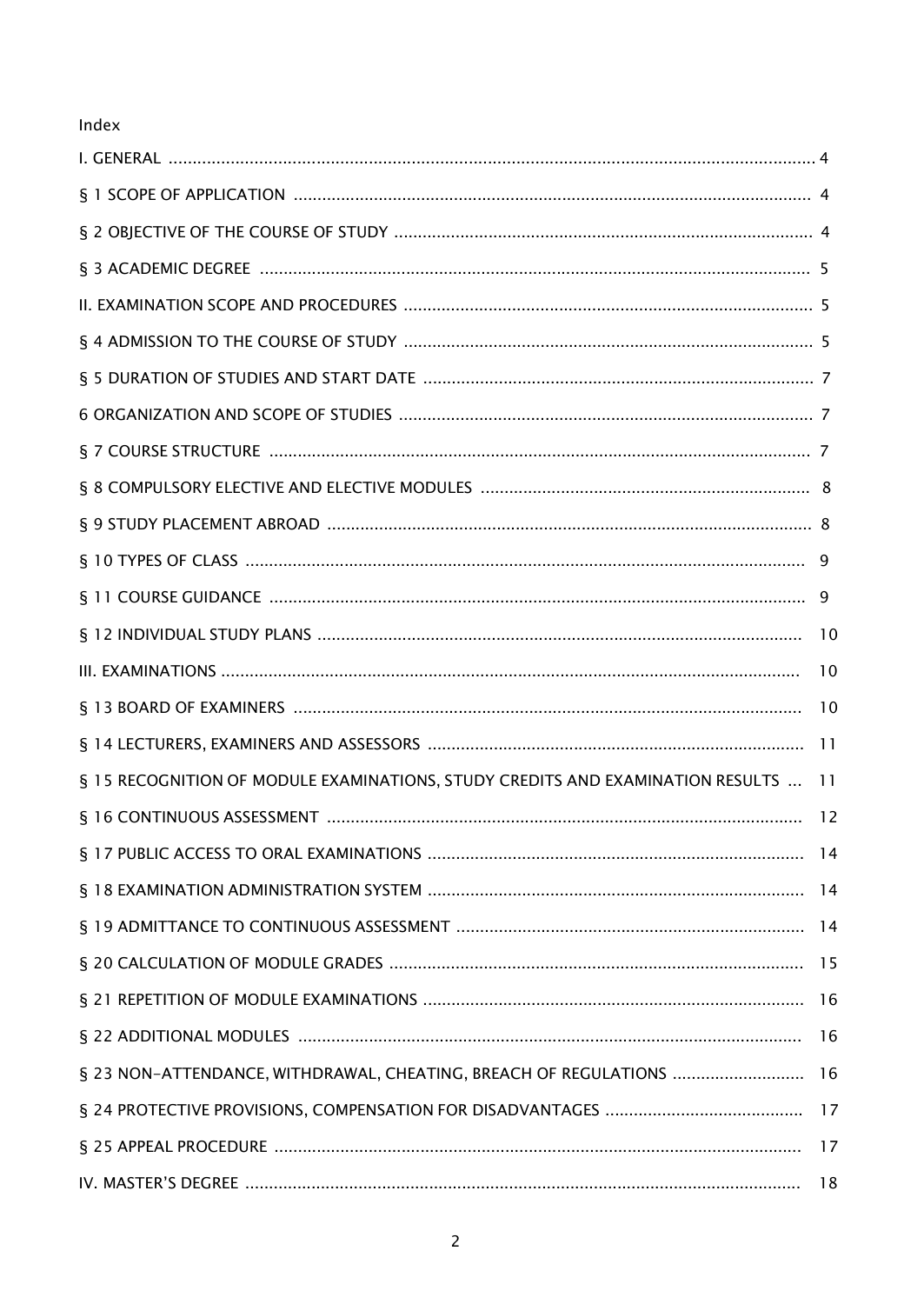| § 27 ISSUING OF THE TOPIC, SUBMISSION AND EVALUATION OF THE MASTER'S THESIS MODULE  18 |    |
|----------------------------------------------------------------------------------------|----|
|                                                                                        |    |
|                                                                                        |    |
|                                                                                        |    |
|                                                                                        |    |
|                                                                                        | 20 |
|                                                                                        |    |
|                                                                                        |    |
|                                                                                        |    |
|                                                                                        |    |
| APPENDIX 1: STUDY & EXAMINATION SCHEDULE FOR OPERATIONS RESEARCH AND BUSINESS          |    |
|                                                                                        |    |
| APPENDIX 2: STUDY & EXAMINATION SCHEDULE FOR OPERATIONS RESEARCH AND BUSINESS          |    |
|                                                                                        |    |
|                                                                                        |    |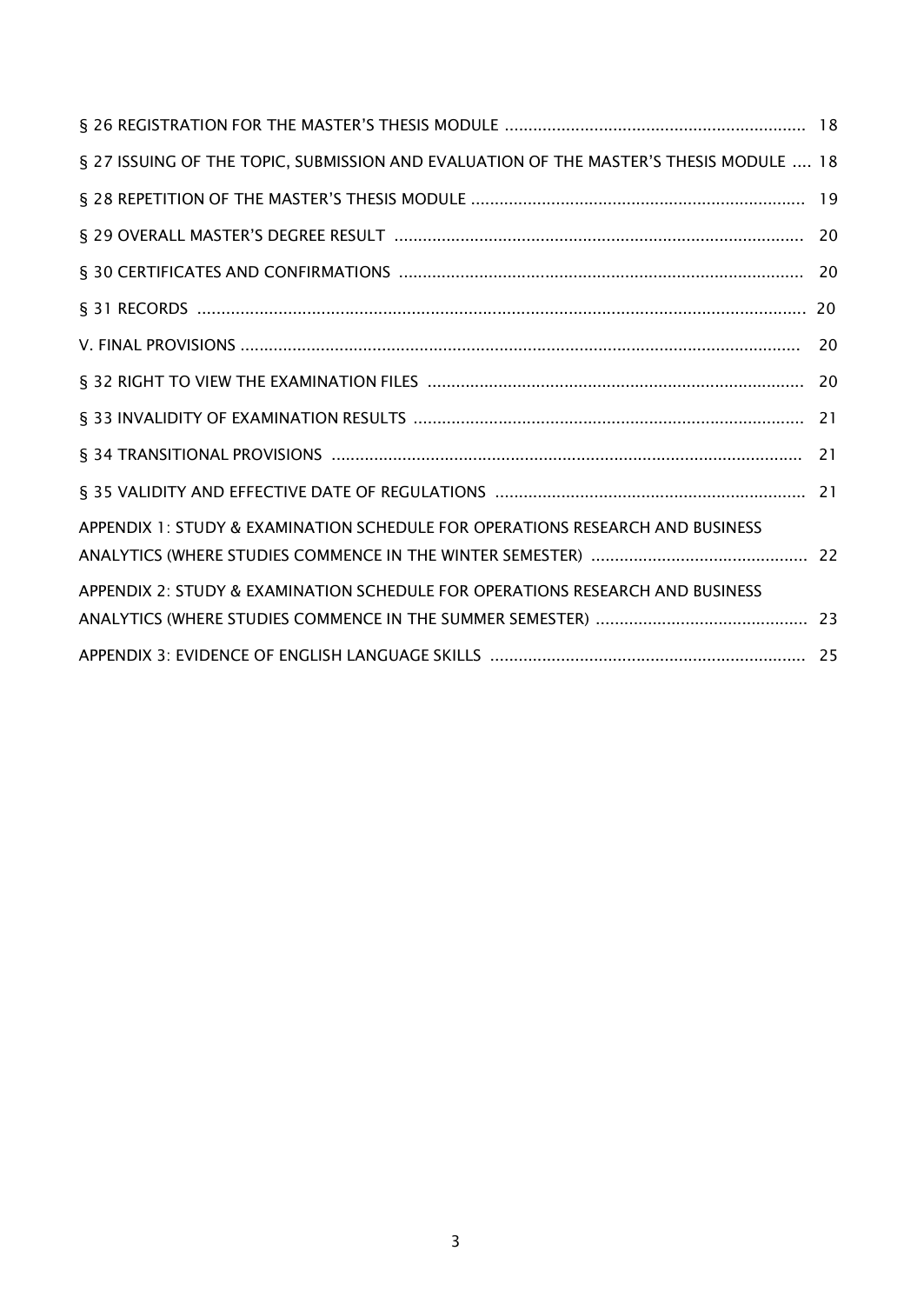## I. General

#### § 1 Scope of Application

(1) These regulations govern the objective, content and structure, as well as the examinations and final degree awarded in the English language Master's program in Operations Research and Business Analytics offered by the Faculty of Economics and Management at Otto von Guericke University Magdeburg.

(2) This consecutive course is designed as a full-time, class-based program. It belongs to the "more research-oriented" category of programs.

#### § 2 Program Objective

(1) The objective of the program is to enable students to independently identify business problems, to autonomously devise scientifically-based solutions to these problems, and to propose alternative courses of action. The students will acquire the capacity for systemic thinking, and excellent analytical skills. Both are valuable abilities in consultancy and managerial roles, which enable complex relationships to be understood and problem areas to be considered and assessed from multiple perspectives.

(2) Graduates of this interdisciplinary Master's program will gain skills in both business management and the field of data management and data analysis (computer science). To this end, students will obtain essential methodological skills from the fields of computer science and mathematics and, building on these in two specialist areas, will be specifically trained in the application of these methods to business problems in the particular fields of supply chain management and financial engineering.

(3) The students will acquire skills relating to scientific methods of analysis and the optimization of complex business processes, and the ability to critically evaluate a variety of possible decisions. Graduates of the program will also be able to make scientifically substantiated decisions on the basis of incomplete or limited information and in the process consider social, scientific and ethical insights arising from the application of this knowledge and the decisions taken. They will receive instruction in established problem-solving skills from the relevant fields (supply chain management, operations, logistics, capital markets, financial & risk management), to enable them to make a significant contribution to the development of independent problem-solving approaches to strategic, tactical and operational problems within a business. Students will be able to carry out largely self-directed research and practical projects on the basis of the broad and specialized research methodology of the subject, as well as develop and deal with scientific questions in an independent manner. Furthermore, students will be in a position to plan and execute the process steps involved in problem-solving including in new and unfamiliar, as well as interdisciplinary contexts in a targeted manner. They will learn to communicate clearly and concisely to experts and non-professionals about the current status of research and practice, additionally about problems, solutions, underlying information and reasoning.

(4) Students will, in particular, learn to prepare and analyze large quantities of data using scientific methods and to use the data for producing forecasts or creating models to support decision making. Alongside the provision of input data for business planning models, the students will also learn to create mathematical models themselves, to use algorithms for calculating solutions and, where necessary, to develop new methods. In this way, the students' analytical skills will be further developed, and their practical problem-solving skills further extended.

(5) In particular, the program pursues the following learning objectives:

- Students will be in a position to work through, analyze and process large datasets with the use of IT systems.
- Students will be able to analyze business-related questions (with the focus on supply chain management, operations, logistics, capital markets, and financial & risk management) and also model them quantitatively in software solutions (i.e. using concepts from operations research).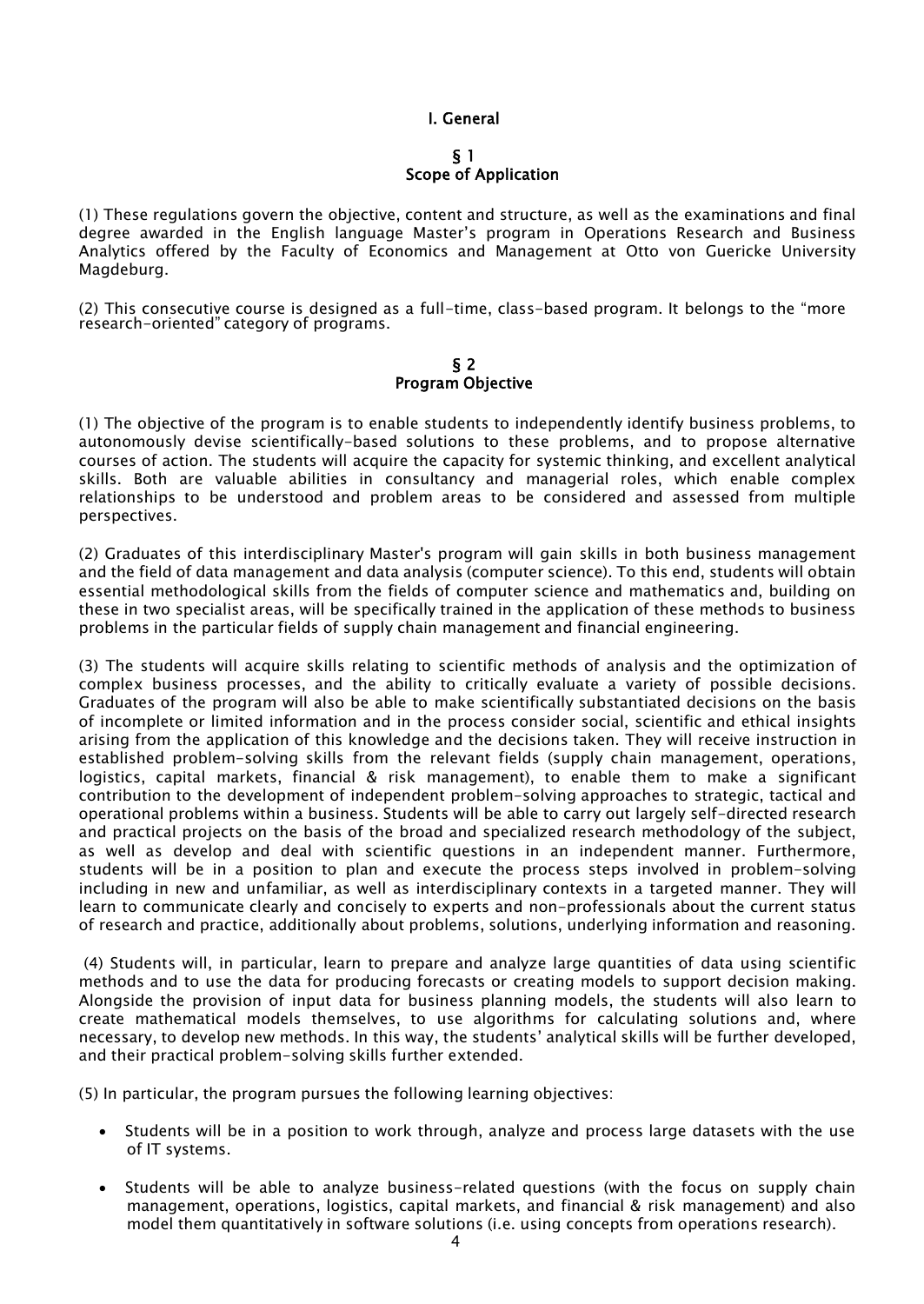- Students will be in a position to make forecasts and determine input parameters for economic planning models on the basis of data and using specialist software.
- Students will be capable of analyzing existing mathematical methods for solving decisionmaking problems, and where necessary developing new methods.
- Students will be in a position to work with these methods in practice and successfully implement them for problem-solving.

(6) Students will be able to organize themselves effectively in collaborative groups and work cooperatively on relevant issues. In the process, they will develop an understanding of their role in the team, take on responsibility for themselves and the group, and reflect critically upon and enhance their own conduct and actions in the group, taking into account ethical and moral standpoints. The students will thus be in a position to present complex subject matter and defend it in discussions both clearly and appropriately for the target audience.

(7) The training received on the Operations Research and Business Analytics program enables its graduates - irrespective of industrial sector - to undertake managerial roles and activities in policy units in private and public companies, management consultancies, banks and insurance companies, as well as in public utilities and transport operators. Examples of private companies include industrial (manufacturing, production of capital goods, energy industry), retail (wholesale, mail order) and service companies (trucking, transportation, distribution, disposal). In particular, graduates will be able to find employment in the following fields: supply chain management, operations, logistics, capital markets and financial & risk management, as well as in fields in which data play an important role in decision making. In addition to specialized and management activities within companies, self-employment, as well as roles in the IT industry or positions in academia are also possibilities for future employment.

(8) As well as aiding students to acquire both specialist and interdisciplinary skills, the program also makes a contribution to personality development and promotes both personal and social skills. Through the acquisition of key competences such as independence and self-organization, team skills, a sense of responsibility and media skills, students shall become dedicated individuals with a robust education in business administration. As a result of their training, students will be in a position to gain essential insights into the methodological and ethical/moral foundations of business management and be able to evaluate the social relevance of business management knowledge and practices. Through the reflective and communicative skills that students will also acquire, they will be able to clearly explain and communicate the insights which they have gained to others. As a result, they will take into account interdisciplinary references and current cultural developments.

(9) The academic education resulting in the "Master of Science" degree provides an ample foundation for further post-graduate studies (for example doctoral studies) in the field of business management and adjacent fields.

### § 3 Academic Degree

If the required study credits and examination results set out in these study and examination regulations are attained for the degree program stipulated, the Faculty of Economics and Management (hereafter the Faculty) at Otto von Guericke University Magdeburg will award the academic degree of "Master of Science", abbreviated to: M. Sc.

## II. Examination Scope and Procedures

#### § 4 Admission to the Course of Study

(1) The requirements for admission to this Master's program are as follows:

-  $\;\;\;$  Proof of a Bachelor's degree, a university diploma or a comparable qualification from a state / state-recognized college of advanced vocational studies, a Magister degree in a relevant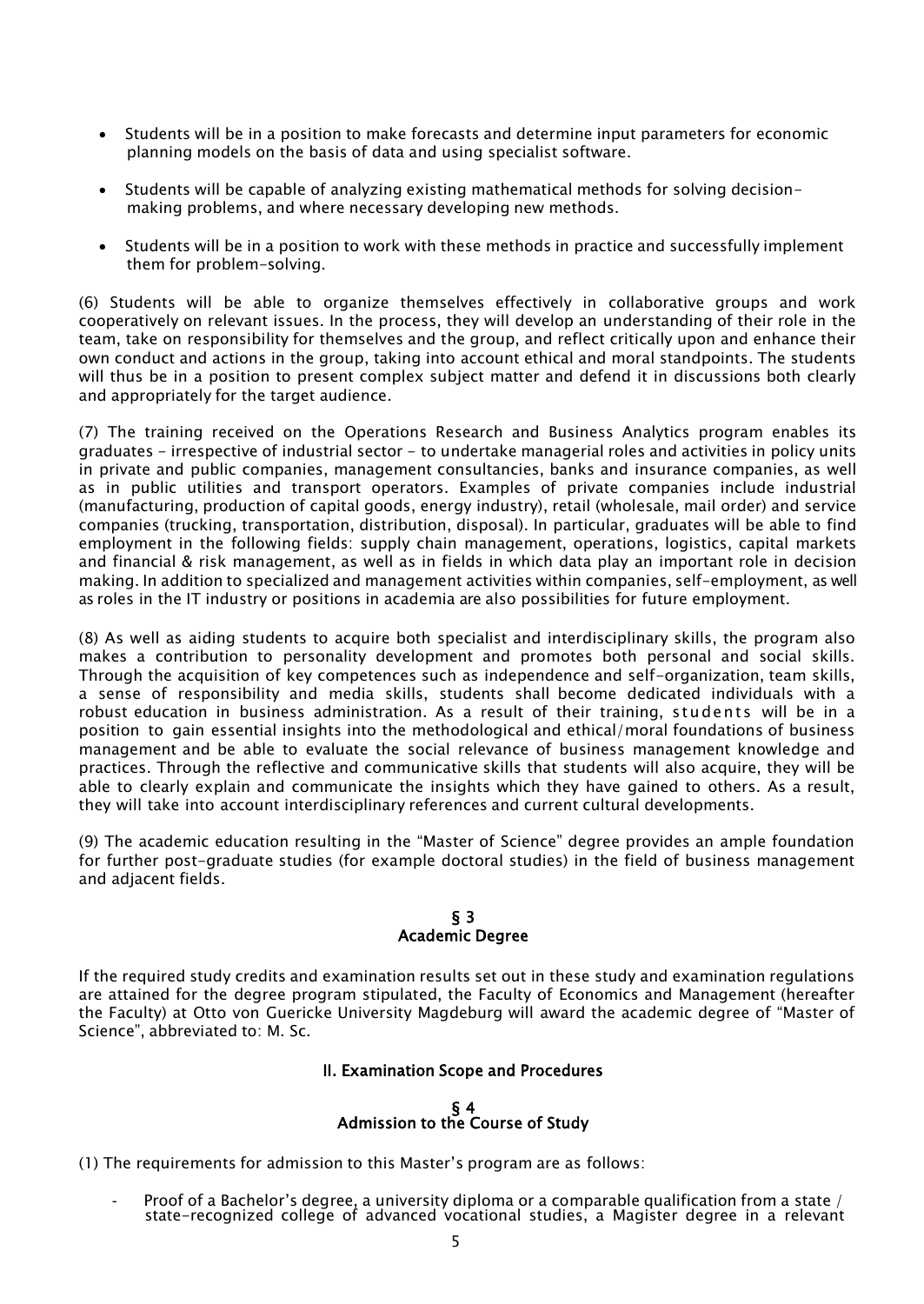subject, or a relevant course of study at a university completed with a state or ecclesiastical examination,

- Proof of adequate knowledge of the English language [suitable forms of proof are set out in Appendix 3 of these regulations.],
- Submission of a letter of motivation in English. The letter must be no more than 400 words in length and must contain details of the subject of the Bachelor's thesis and the methods utilized therein. Additionally, the candidate's interest in this Master's degree program must also be set out.
- Evidence of suitability to participate in a master's program, in accordance with paragraphs 2 to 4, must be demonstrated.

(2) The applicant's suitability will be determined on the basis of the results of the final examination of the qualification as per paragraph 1, subparagraph 4 and requires the previous course of studies to have been completed with a grade point average of at most 2.9.

(3) In the case of applicants who are about to complete a course of studies in accordance with § 4 para. 1, and who by the date of application for this program have not yet graduated, evidence of the degree in question may be replaced by a complete transcript of grades achieved so far on the program concerned, whereby a minimum of 140 credit points must be evidenced and the average grade calculated from the module examinations must be at most 2.9. Applicants without evidence of a first professional degree will be enrolled temporarily and conditionally. The "Regulation governing the organization of the application and admission procedure for Master's degree programs" at Otto von Guericke University (as amended) applies.

(4) A course of studies is relevant if

- at least 20 credit points (CP), in accordance with the European Credit Transfer System (ECTS), have been obtained in courses in the field of quantitative methods and at least 45 credit points (CP), in accordance with the European Credit Transfer System (ECTS), have been obtained in economics modules
- or
	- at least 65 CP, in accordance with ECTS, have been obtained in mathematical/statistical modules.

If the ECTS does not apply to the Bachelor's program pursued by the applicant, the program shall be considered relevant if

- at least 4 courses in the field of quantitative methods and at least 9 courses in economics modules have been passed, and/or
- at least 13 courses have been passed in mathematical/statistical modules.

(5) The Faculty reserves the right to conduct selection interviews with candidates.

(6) The decision regarding whether or not the admission requirements are satisfied shall be made by the board of examiners.

- (7) No applicant will be admitted to the program who
	- 1. has irrevocably failed a module examination in the selected course at an equivalent university and/or has lost their entitlement to take an examination or
	- 2. is subject to another corresponding examination procedure.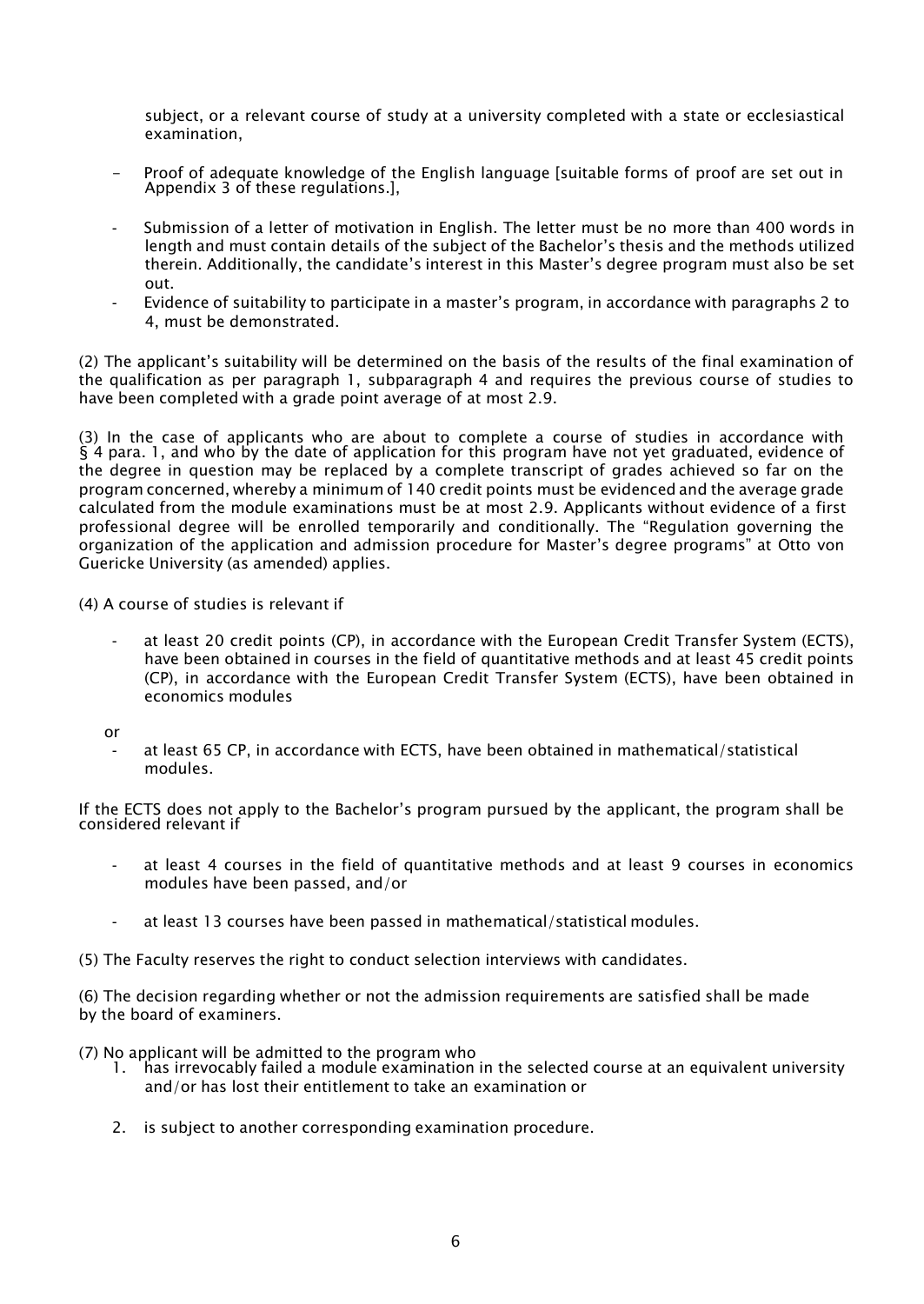## § 5 Duration of Studies and Start Date

The standard course duration, including the preparation of the Master's thesis is four semesters. The program may be commenced in either the winter or the summer semester.

## § 6 Organization and Scope of Studies

(1) The degree program is subdivided into two core areas ("Methods of Computer Science" and "Quantitative Methods"), each worth at least 15 CP, an area of specialization worth at least 35 credit points, a supplementary area worth at least 10 CP and the "Master's thesis" module amounting to 30 CP.

(2) The program is divided into modules. In terms of subjects, modules consist of related study-units and an examination, and generally cover a period of one semester. They may be made up of different forms of teaching and learning. One module examination must be taken for each module.

(3) The module descriptions must be published for each module before the start of the semester, and contain, among other things, the following information: module objectives and learning outcomes targeted, language of instruction, scope of teaching unit, frequency of course, participation requirements, pre-examination requirements, workload and credit points obtainable, type, scope and form of examination(s), module-specific remarks and the name of the person responsible for the module.

(4) For each successfully completed module, a certain number of credit points (CP) will be awarded in line with the European Credit Transfer System (ECTS). They are a quantitative measurement of the average time generally required by students to fulfill the relevant requirements, and meet the learning objectives for a module. Alongside participation in the classes that make up a module, they also comprise all of the preparation for and reviewing of the content, independent evaluation and consolidation of the content, preparation and elaboration of students' own contributions plus successful participation in the performance reviews. One credit point corresponds to an average student workload of approx. 30 hours. As a general principle, 30 CP must be obtained per semester.

(5) To successfully complete the course of studies, a total of 120 credit points must be obtained. Details of the compulsory elective and elective modules that must be obtained for this purpose, the required module examinations, and the allocation of CP to the individual modules can be found in the study and examination schedules contained in Appendices 1 and 2 and/or in the module handbook.

(6) The course of study is designed in such a way that it can be successfully completed within the standard course duration. The module examinations may be completed prior to the end of the semester indicated in the study and examination schedule, provided that the participation and/or preexamination requirements for admission to the relevant module examination have been satisfied.

(7) It is possible for students to undertake an individualized part-time course of study in accordance with the framework regulations for individualized part-time courses of study at Otto von Guericke University.

### § 7 Course Structure

(1) The range of courses consists of compulsory elective and elective modules.

(2) The designation "compulsory elective module" applies to all modules pursuant to these regulations that may be selected from a certain number of modules. Within the context of the chosen discipline, they enable students to pursue individual inclinations and interests and to take the subject-specific requirements of their future field of professional activity into account. The list of compulsory elective modules may be amended in accordance with the development and availability of teaching staff and be adapted to suit the range of courses offered by the Faculty, and, under certain circumstances, be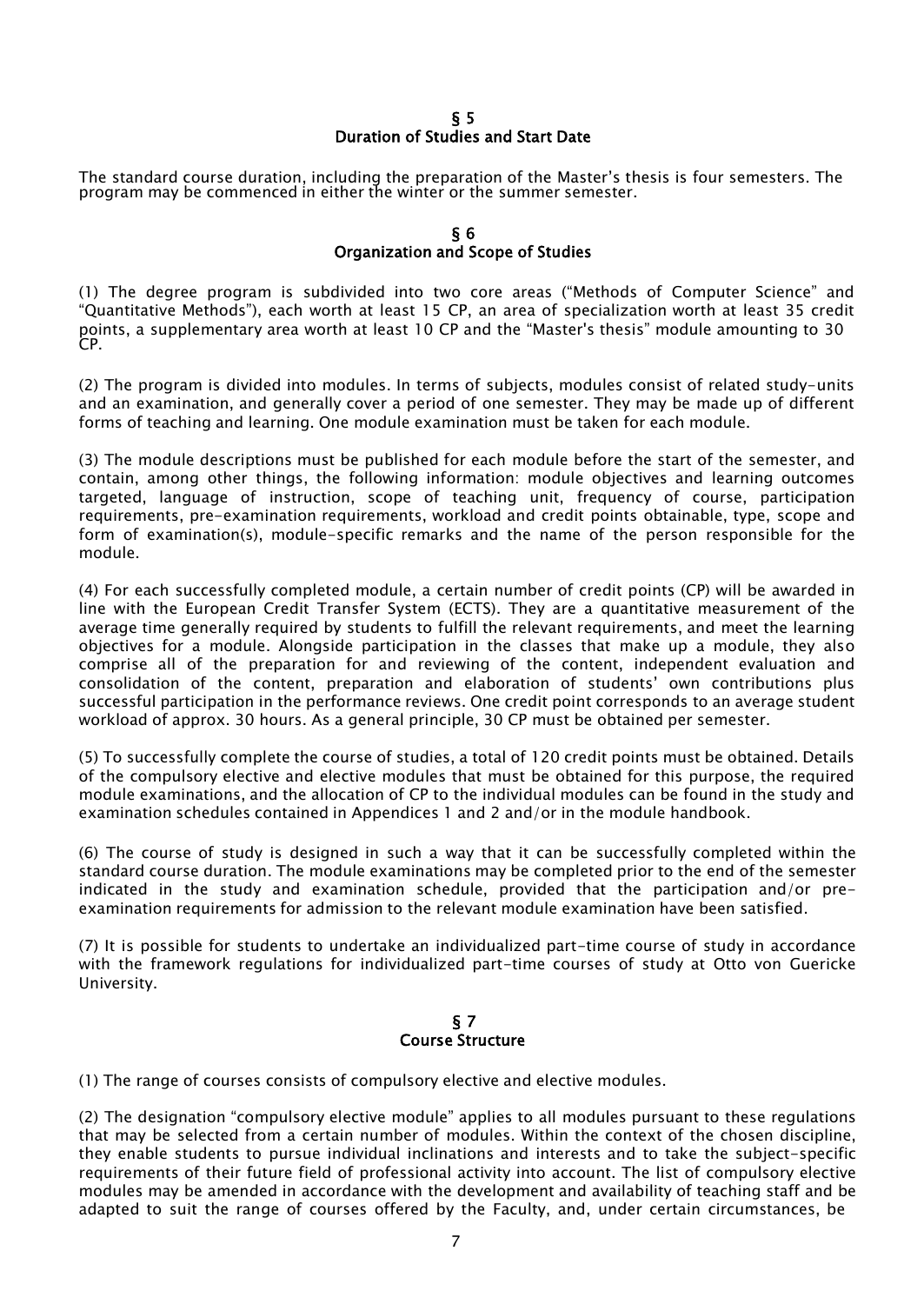extended to include courses offered by other faculties.

(3) All modules from the range of courses offered by the Faculty of Economics and Management that are not assigned to the selected area of specialization may be considered to be elective modules, provided that the Faculty Council has approved them as elective modules. Furthermore, at the written request to, and the subsequent approval of the Board of Examiners, relevant modules from the range of courses offered by other faculties may be selected.

#### § 8 Compulsory Elective and Elective Modules

- (1) In the two core areas, "Methods of Computer Science" and "Quantitative Methods", at least 15 credit points must be achieved in compulsory elective modules during each of the first two semesters.
- (2) In the area of advanced studies, in one of the two areas of specialization
	- Financial Engineering or
	- Supply Chain Management

compulsory elective modules worth at least 35 CP must be completed. The compulsory elective modules must be selected in such a way that the chosen area of specialization consists of precisely one seminar (10 CP) and one scientific project (15 CP).

(3) At least 10 CP must be obtained in elective modules in the supplementary area.

(4) Decisions regarding the assignment of compulsory elective modules of the two core areas and the areas of specialization as per paragraph 1 to 2, as well the offering of elective modules as per paragraph 3, are made by the Faculty Council, and, in exceptional cases, the person responsible for the program of study for the relevant semester, before the start of the examination registration period. In the event that there is no agreement in place regarding the export of modules (teaching export), the board of examiners shall determine whether modules from other faculties may be admitted to this program of study as compulsory elective or elective modules.

(5) The classes and examinations in the compulsory elective and elective modules are usually conducted in English. Up to four German-language modules may be taken. The module examinations must be taken in the language of the course.

(6) In all degree courses, the program concludes with the "Master's thesis" module, which encompasses the "written work" and "presentation" assessment requirements in the form of a final seminar.

(7) The order of the modules shown in the appendices is not binding. The sequence shown in the appendices for the completion of modules and module examinations is a recommendation for the completion of the degree program within the standard course duration.

### § 9 Study Placement Abroad

(1) In light of the internationalization of the working world and the acquisition of linguistic and social skills associated with a stay abroad, the Faculty of Economics and Management recommends and encourages a voluntary study placement at a foreign university. A study placement of this nature may be completed in agreement with the board of examiners. The study placement abroad must be prepared well in advance, and originals or certified copies of all documents necessary for decisions regarding recognition, in particular certificates/grade confirmations, must be presented together with detailed module descriptions.

(2) Before taking up a study placement abroad, students and the board of examiners must consent to a Learning Agreement that may be updated if, for any reason, the planned classes cannot be undertaken once at the location. In this case, a Change to Learning Agreement must be approved by the board of examiners.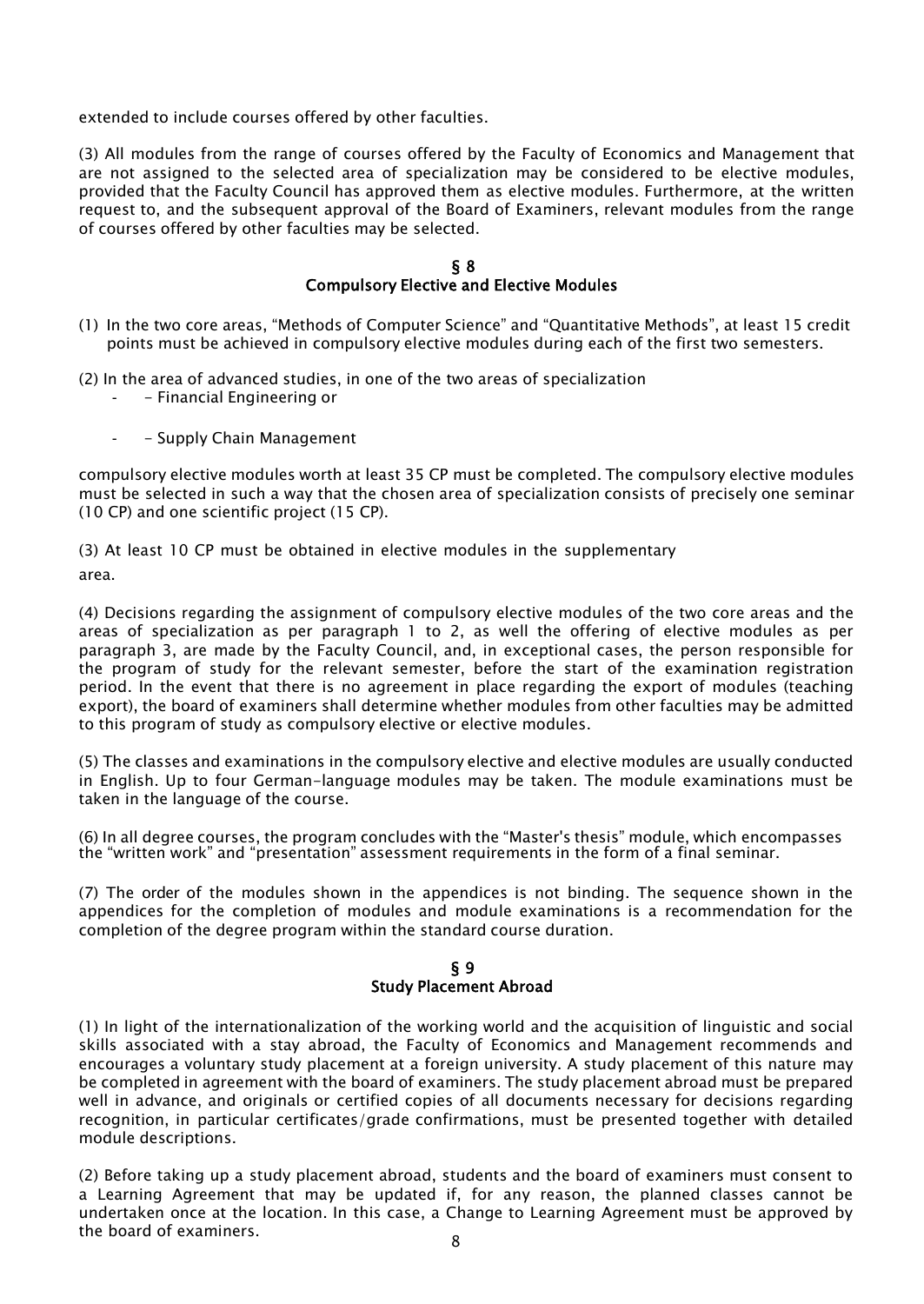(3) The Learning Agreement or Change to Learning Agreement signed by the student and the board of examiners constitutes the examination registration. The examination registration is required for the recognition of external module examinations and/or study credits and examination results pursuant to § 15 para. 3.

## § 10 Types of Classes

(1) Courses and classes are announced on the university's website. Primarily lectures, seminars, exercises, exercises in small groups and scientific projects are offered.

(2) Lectures are used to communicate in a cohesive and systematic manner, in order to present fundamental technical, theoretical and methodological knowledge.

(3) Seminars are used for teachers and students to scientifically appraise theoretical and practical issues collaboratively. This can be achieved in a variety of different ways of working (provision of information, presentations, development of theses, discussions), and in groups. They require cooperation between the students in the form of presentations and/or written assignments. The seminar leader may require additional assessments.

(4) Exercises, particularly large-scale and lecture hall exercises, are used to practice and consolidate the subject matter, especially the acquisition of basic methods, skills and competences in conjunction with application-oriented practice. In general, they are carried out by research assistants under the responsibility of the person who is offering the course on which they are based.

(5) Exercises in small groups are also used to practice and consolidate the content of lectures with a limited number of participants. They are used to practice and apply the knowledge conveyed and learned. Exercises in small groups are classes that accompany lectures, which offer the students the opportunity to check their level of understanding of the subject area. They are also used to prepare for written examinations. As a rule, exercises are worked on as homework and the correct solutions are subsequently discussed interactively in a tutorial.

(6) In classes designated for scientific projects, students work in a practical manner on complex tasks taking theoretical principles into particular account. The results are presented in a form that is also customary in professional practice. The project may be supervised by an interdisciplinary team of lecturers, members of which may act as both coach and mentor. Access to projects may depend on the students having fulfilled certain requirements, as well as on the module regulations. It is also possible for students, in agreement with a course lecturer, to work on a project independently during a semester.

(7) The main focus of the presentation is to present and defend the knowledge acquired during the relevant modules. The objective of the presentation is to reflect on a subject in theoretical and practical terms to a high professional standard.

(8) In the case of teaching and learning forms that demand regular active participation by candidates in order to attain the learning objective, the requirement to attend regularly may be included in the module description.

(9) Access to individual modules may be restricted in justified exceptional cases if, due to the type and purpose of the class or for any other teaching or research reason, it is necessary to limit the number of participants. The admission requirements are governed by the corresponding module descriptions.

## § 11 Course Guidance

(1) In order to facilitate orientation within the Faculty for new students, introductory courses are offered at the start of each program.

(2) These study and examination regulations only contain information of a general nature; for this reason, further information is needed for precise orientation and planning of the course of studies. For this reason, students should also familiarize themselves with the module handbook.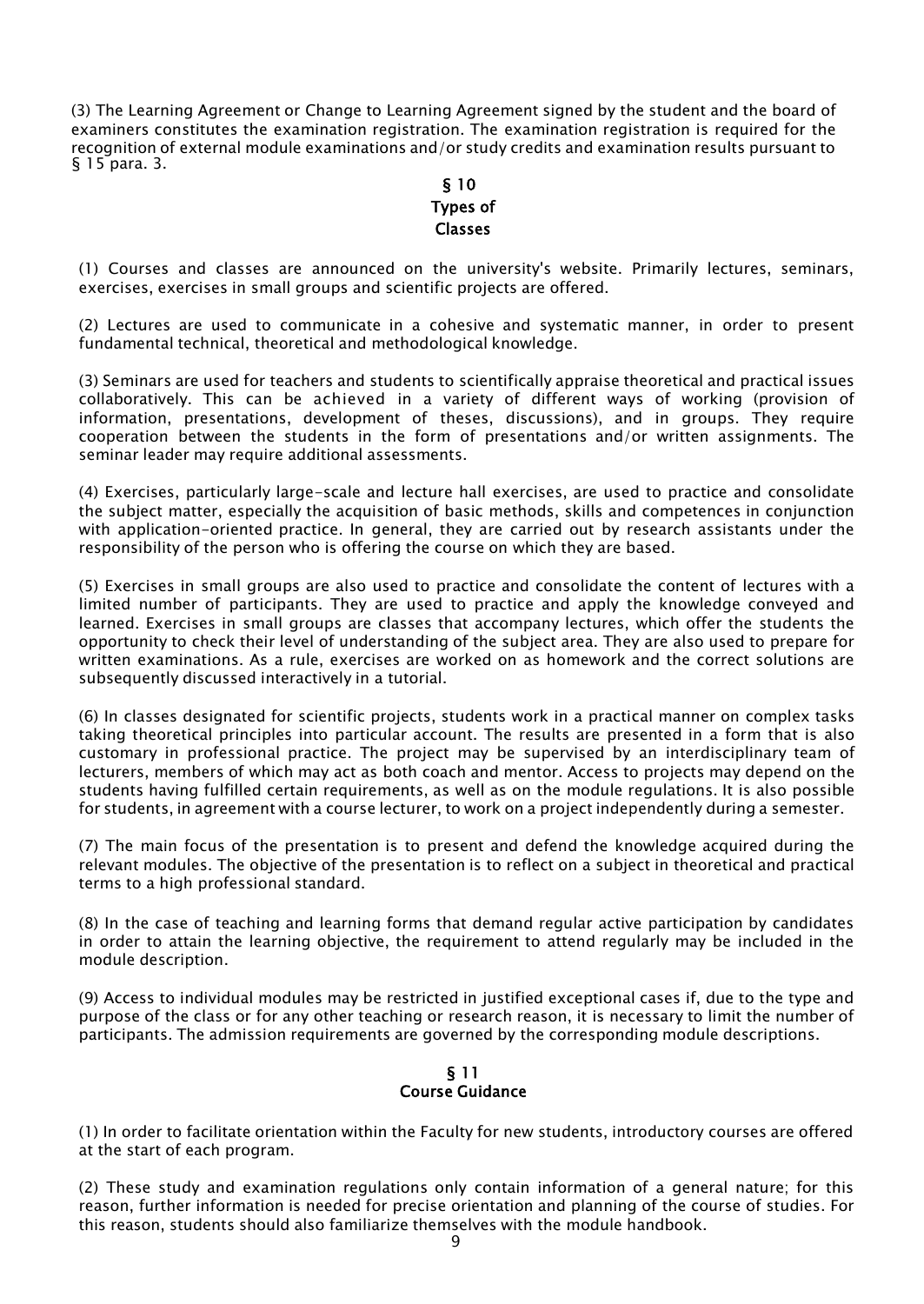(3) Course guidance is offered by the Faculty for each study program.

## § 12 Individual Study Plans

(1) Individual study plans are to facilitate the successful completion of the course within the standard course duration. They may be offered particularly for students who are dealing with especially heavy demands as a result of long-term illness, the birth of or caring for their own children, or other reasons.

(2) Individual study plans should be discussed and agreed with the person responsible for the study program.

#### III. Examinations § 13 Board of Examiners

(1) The Faculty has set up a Board of Examiners to organize the module examinations and to administer the tasks allotted by these study and examination regulations.

(2) The Board of Examiners ensures compliance with the terms set out in these study and examination regulations. The Board reports to the Faculty on developments regarding the module examinations and study periods. The Board makes suggestions regarding the reformation of these study and examination regulations. The board of examiners adjudicates on applications and students' protests regarding examinations.

(3) From the ranks of professors and junior professors, the Faculty Council appoints the chair, deputy chair, one further member and a deputy member to the Board of Examiners. Furthermore, the Faculty Council appoints one member and one deputy member each to the Board of Examiners from the ranks of research assistants and students.

(4) The Board of Examiners has the quorum if, alongside the chairperson or his/her deputy, at least two additional members are present, however this shall only be the case if the group of professors and junior professors cannot be overruled. The Board of Examiners passes resolutions with a simple majority. If the votes are tied, the chairperson, or if he/she is not present, his/her deputy, shall have the casting vote.

(5) The term of office of the members or deputy members of the Board of Examiners is two years, with the incumbency of the student member and his/her deputy being limited to one year. It is possible for members to be reappointed. If the term of office of a member in accordance with § 13 para. 3 sentence 1 ends before a reappointment or new appointment is made, this member shall remain in office until the reappointment or new appointment takes place.

(6) The meetings of the Board of Examiners are not held in public. The members of the board are bound to maintain confidentiality. If they are not public servants, they must be sworn to secrecy by the chair or deputy chair of the board of examiners.

(7) The Board of Examiners shall adopt rules of procedure. The Board may revocably transfer tasks to be dealt with independently to the chairperson. The Chair of the Board of Examiners, or a person nominated by him/her shall represent the Board of Examiners both judicially and extrajudicially. The chairperson prepares and executes the resolutions of the Board, and regularly informs board members as to his or her activities.

(8) Decisions and other measures to be approved in accordance with these study and examination regulations, and in particular the registration, cut-off and examination deadlines and dates must be publicly announced in the usual manner within the university. Admission to an examination, the refusal of admission and the results of the module examinations are announced individually via the electronic examination administration system.

(9) The Office of the Board of Examiners is the examination office of the Faculty.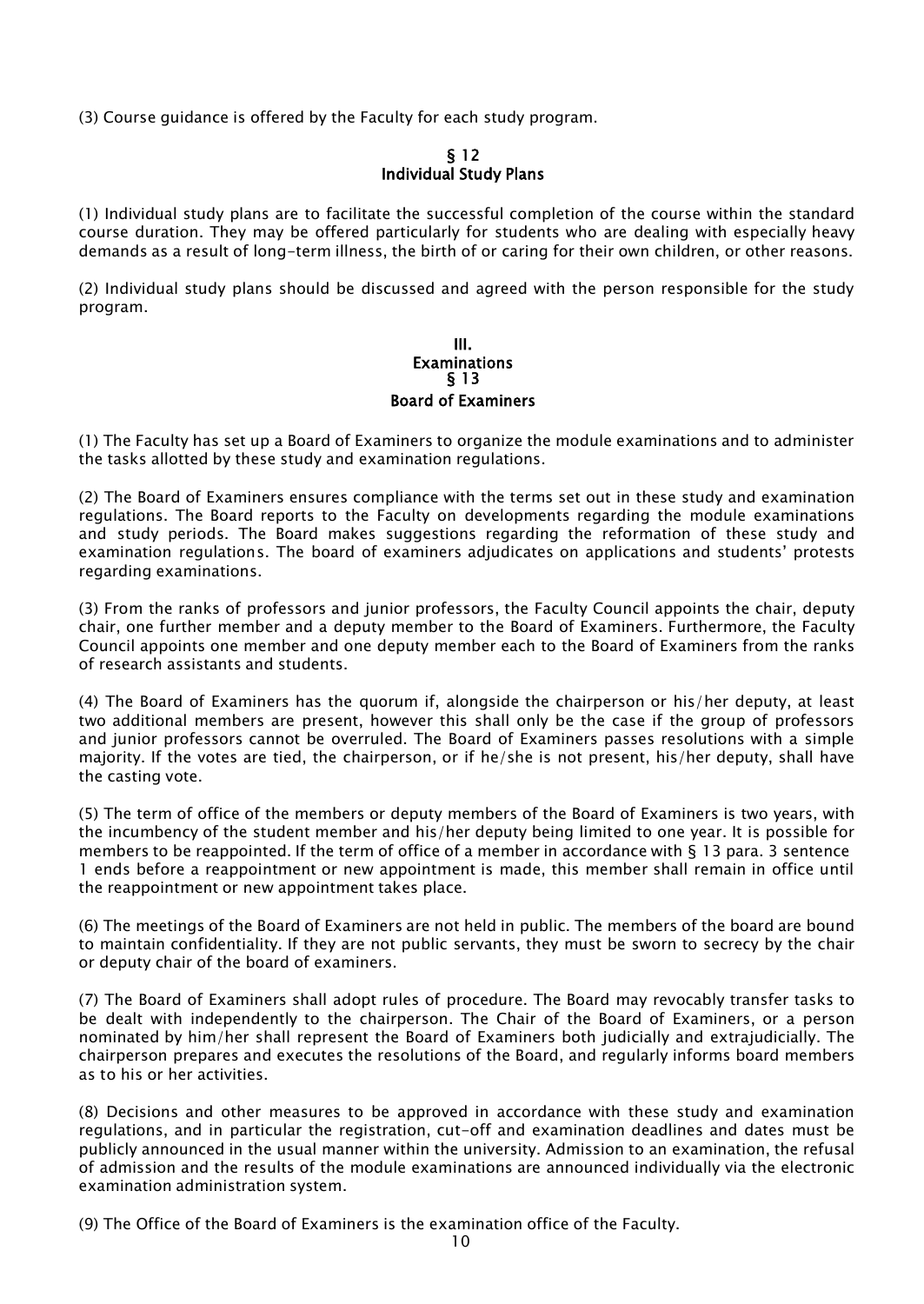#### § 14 Lecturers, Examiners and Assessors

(1) The lecturers are appointed by the Faculty Council for specific teaching units/courses in a certain semester pursuant to the Higher Education Act of the state of Saxony-Anhalt.

(2) The board of examiners appoints the examiners from the ranks of the professors and junior professors working in the Faculty. Furthermore, teachers, university and private lecturers, research associates with doctorates, and employees who carry out independent teaching duties in the subject area to which the module examination relates, in addition to professors and junior professors from other faculties who may be appointed as examiners.

(3) Two examiners must be appointed to evaluate written examination scripts. If the board of examiners determines that, having considered all those authorized to be examiners or assessors pursuant to paragraph 1, the additional burdens arising from appointment as an examiner for a particular examination date would have an unreasonable impact on their other duties, or if two examiners are not available, it may resolve that the written examinations concerned should be marked by one examiner only. The resolution must be communicated to the student when registering for the module examination.

(4) The examiners are independent to their examinational duties. They are subject to confidentiality.

### § 15 Recognition of Module Examinations, Study Credits and Examination Results

(1) In accordance with § 15 para 4, upon written application, the board of examiners will adjudicate on the recognition of module examinations and/or study credits and examination results. The application is to be submitted to the board of examiners via the examination office within four weeks of the date of commencing studies. In the process, the students must hereby submit the documents necessary for checking the suitability for recognition, particularly, the original certificates / grade confirmations or certified copies thereof, plus detailed module descriptions.

(2) Notwithstanding paragraph 1, the module examinations and/or study credits and examination results in the selected or an equivalent study program shall be recognized / accredited in accordance with official procedures. The Board of Examiners shall decide upon the equivalence of study programs. Where examinations are not passed, the failed attempts will also be recognized in accordance with official procedures pursuant to § 15 para 4.

(3) Upon written application, the Board of Examiners shall adjudicate upon the recognition of module examinations and/or study credits and examination results in connection with a study placement abroad. Notwithstanding para. 1, this must be submitted in the form of a Learning / Change to Learning Agreement as per § 9 para. 2 and para. 3.

(4) In accordance with the provisions of the Lisbon Convention (Article III), module examinations and study and examination results must be recognized if there are no significant differences in terms of quality, standard, learning outcome, scope and specialization between the knowledge acquired and that to be acquired. This shall be ascertained through an overall consideration and evaluation rather than a schematic comparison. Recognition with conditions is possible, as is a partial recognition.

(5) The burden of proof in the event that module examinations and/or study outcomes and examination results do not meet the corresponding requirements for recognition lies with the board of examiners. When applied by both parties, the European Credit Transfer System (ECTS) is to be taken into account in the evaluation and in general the number of credit points obtained is to be adopted. If the ECTS system is not applied by both parties, the number of credit points obtained externally is to be converted based on to the actual workload to the ECTS.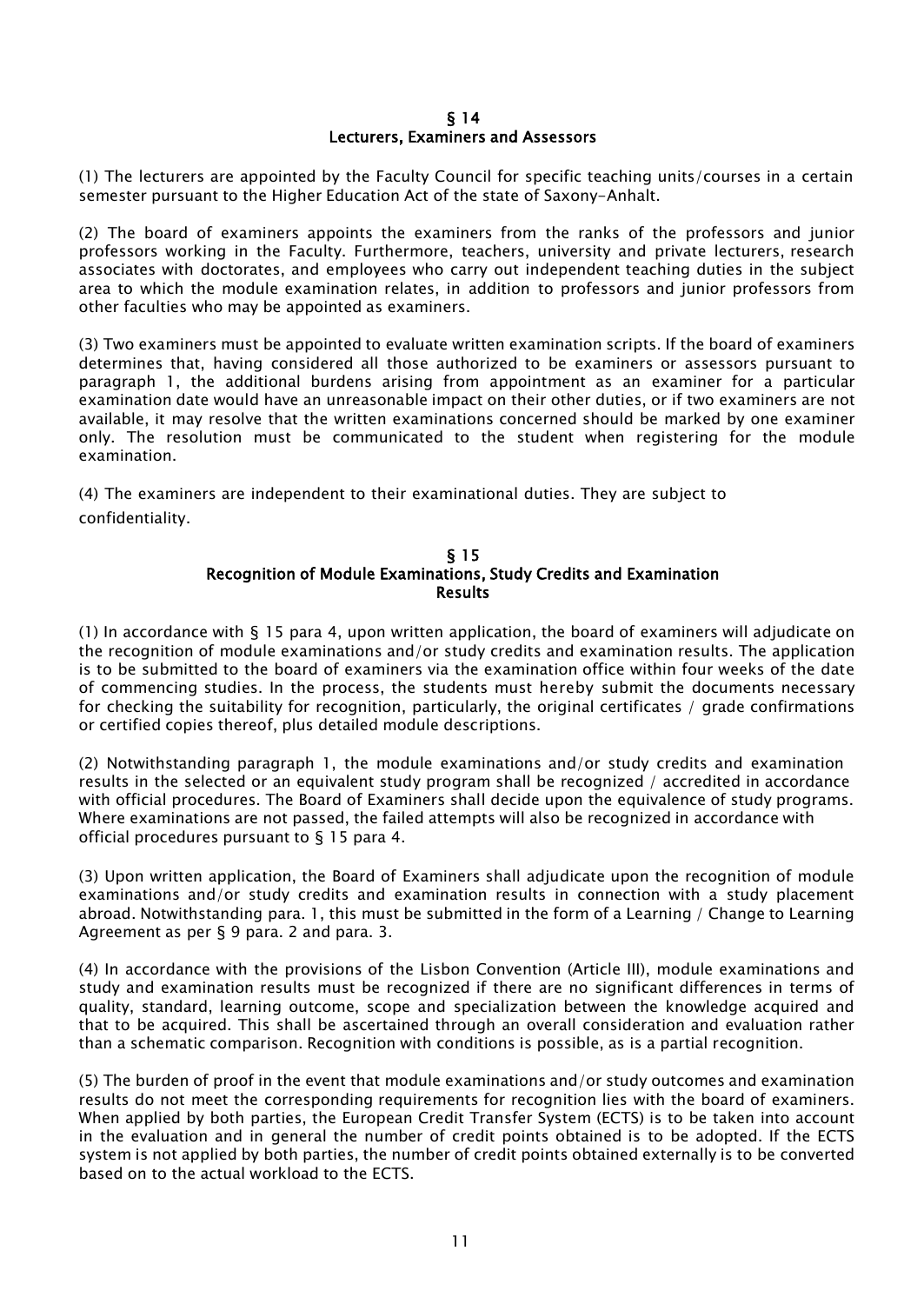(6) Knowledge and expertise acquired outside of higher education may be accredited to a university degree course as part of an individual, or under certain circumstances, generalized examination, if, in terms of content and level they are equivalent to part of the study program that is to be recognized. Knowledge and skills acquired outside of higher education may replace a maximum of 50% of a university study program. The application is to be addressed to the board of examiners via the examination office within four weeks from the date of commencing studies. The students must hereby submit the original documents or certified copies thereof required for checking the suitability for recognition.

(7) If module examinations and/or study and examination results are recognized, the grades - as long as the grading systems are identical - shall be transferred and included in the calculation of the overall grade. Where grading systems differ, the board of examiners shall decide upon the grade conversion. In the case of disparate grading systems, the grade "sufficient" shall be adopted.

## § 16 Continuous Assessment

(1) In conjunction with the further clarifications in paragraphs two to eleven, the following types of continuous assessment may be used:

- Written examination (interim and/or final written test)  $(K)$ ,
- Electronic examination (interim and/or final written test) (eK),
- Oral examination (M)
- Academic home (H) or seminar paper (S) or other equivalent written work,
- Take-Home-Exam (sA),
- Presentation (P),
- Scientific project (WP),
- Discussion contribution (D),
- Completion of an exercise  $(\ddot{\mathsf{U}})$

(2) In an examination (interim and/or final written test) in written or electronic form that is invigilated and taken in a limited time session with limited aids, students are required to demonstrate their comprehension of standard methodology and problem recognition and solving skills within their specific fields. The time allowed for a written examination (interim and/or final written test) amounts to a total of 60 minutes (in the case of a module carrying five CP) or 120 minutes (in the case of a module worth more than five CP). Written exams (interim and/or final written tests) may contain tasks or consist of questions, for which there is a choice of several answers (multiple choice).

(3) In the case of written examinations including multiple-choice exercises, the examination candidate must indicate which of the answers provided he or she considers to be the most applicable. When compiling the examination questions for a multiple-choice test, those answers that are considered applicable must be specified. The second examiner, in conjunction with  $\S$  20 para 3, is responsible for checking the examination questions before determining the examination result to establish whether they, as measured by the requirements of para. 2, are erroneous. If this check should establish that individual questions are erroneous, they must not be taken into account in determining the examination result.

repeated examinations, the sliding scale pass mayk in line 2 must not be applied if the number of (4) A multiple-choice test shall always be deemed to have been passed if the examination candidate has achieved at least 50 per cent of the possible points score (absolute pass mark). The examination shall also always be deemed to have been passed if the points score achieved by the candidate is at least 50 per cent of the average points score achieved by the top 5% of the participants in the test, but no less than 40 per cent of the maximum possible points score (sliding scale pass mark). In the case of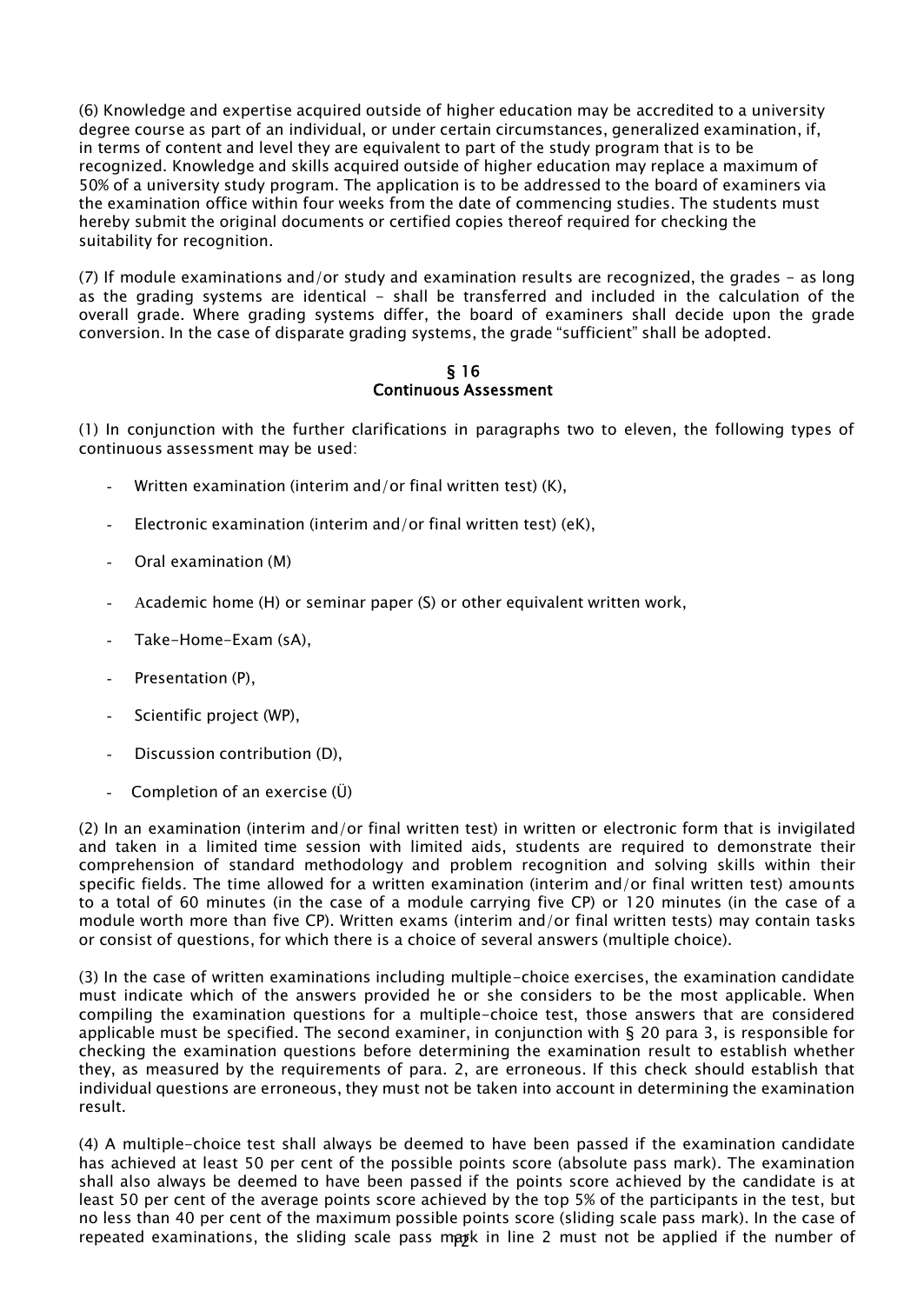participants is 45 candidates or fewer. In this case, the absolute pass mark pursuant to line 1 shall apply. This paragraph shall apply if the proportion of examination questions in the multiple-choice test exceeds 50 percent of the total achievable score.

(5) The student should demonstrate, by means of an oral examination, that he or she understands the contexts of the area being examined and is able to understand specific questions relating to the contexts. The oral examination shall be conducted by several examiners (panel examination) or by one examiner and an expert assessor in the form of an individual or group examination, whereby up to 4 students may constitute a group. The assessor is to be consulted before a final grade is awarded. As a general rule, the duration of the examination for each student shall be fifteen minutes. The essential points of the examination and its evaluation must be recorded in writing. This record must be signed by the examiners and the assessors. The result of the module examination is to be made known to the student directly following the oral examination.

(6) An academic or seminar paper or other equivalent written work requires an experimental, empirical or theoretical approach to a task from the specialized area. Students are free to propose topics and task definitions for their papers. However, their proposals shall not give rise to a legal entitlement. Other written work (e.g. a research paper, coursework or project work) may be considered to be the equivalent of a seminar paper.

(7) A written report (e.g. working on a case study, spreadsheet analysis, essay, abstract or assignment) comprises of an independent written discussion of a subject-specific or interdisciplinary problem, including and evaluating relevant literature where appropriate.

(8) A presentation comprises of independent and in-depth discussion of a problem from the work context of the course with the inclusion and evaluation of relevant literature, in addition to the presentation of the work and communication of the results in an oral presentation as well as in the subsequent discussion. Presentations must be provided in documentary form for assessment.

(9) By working on a joint academic project, students must demonstrate their ability to produce scientific work independently as well as to work in a team. Individual contributions to a project must be clearly discernible.

(10) Through oral examinations in the form of a discussion contribution, the students should demonstrate that they are familiar with the context of the subject area and are able to understand specific questions relating to the context.

(11) An exercise consists of a sequence of tasks provided by the relevant lecturer which must be completed independently by a set deadline. The exercise may include reviewing the tasks and discussing any problems. Exercises may also include a written report or another kind of presentation of individual exercise work. (12) Group projects are also a permissible form of examination. The contribution of each individual student must meet the examination requirements and be clearly discernible and assessable on the basis of sections, pages or other objective criteria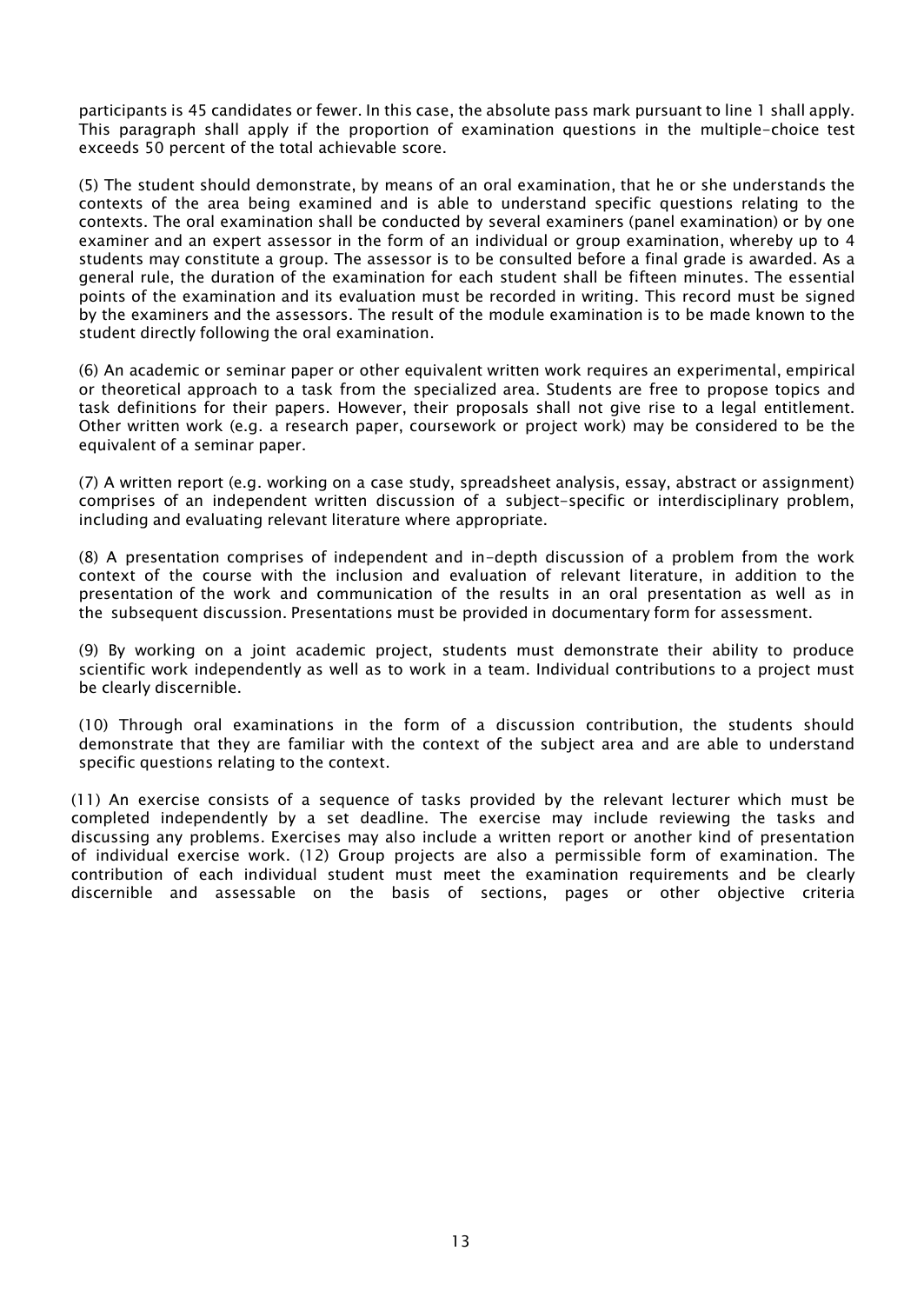(12) Modules are generally concluded with an examination. A combination of types of module examination as set out in paragraph 1 is permissible, if the intended aim of a reasonable examination burden is achieved, whilst maintaining the principle of competence-based assessment. The form and scope of continuous assessment for the individual modules can be found in the appendices containing the study and examination schedules and/or the module handbooks.

(14) The type and scope of the module examinations can be found in the study and examination schedule and/or the module handbook. The types of continuous assessments set out in these regulations or in the module handbook may be changed under the following conditions:

- a) If a small number of candidates are registered or can be expected for an examination that is designated as a written examination, then upon application by the examiner, the board of examiners may agree to the examination being conducted orally instead.
- b) If a large number of candidates are registered or can be expected for an examination that is planned as an oral examination, then upon application by the examiner, the board of examiners may agree to the examination being conducted in writing instead.

This approval shall only apply for one examination date. Students must be notified immediately of any change to the continuous assessments approved by the board of examiners.

(15) The examiner shall decide which examination aids may be used in a written examination. A list of the authorized aids must be supplied in good time before the start of the examination. Grades must be announced no later than the end of the semester during which the exam was taken.

(16) If module examinations are completed in other faculties, then in conjunction with § 19 para. 3, the regulations governing examinations in the relevant faculty shall apply. Separate from this, the regulations pursuant to  $\S$  20 and  $\S$  21 of these study and examination regulations apply in full.

## § 17 Public Access to Oral Examinations

As long as they themselves are not registered to take the same module examination, students of these programs who have yet to successfully complete the respective examination may be admitted as observers to the oral examinations as per  $\S$  16 para 5. A corresponding application must be made to the board of examiners of the Faculty of Economics and Management. This, however, does not include the counseling and notification of the examination candidates with regard to their examination results. Pursuant to sentence 1, a student may apply to exclude observers from his or her examination.

#### § 18 Examination Administration System

(1) Students shall use existing online means of access in person to the electronic examination administration system. This system is used to electronically administer the examination data, registration and deregistration for module exams, and announcement of module grades; the board of examiners may enact more detailed regulations for the execution of the process.

(2) To the best of their ability, students are obligated to check the accuracy of the entries in the examination administration system at least once per semester; any transcription errors must be reported immediately.

(3) The examiners as defined in  $\S$  14 shall take part in electronically recording the examination results. The grading lists shall be retained by the board of examiners responsible for the module examination.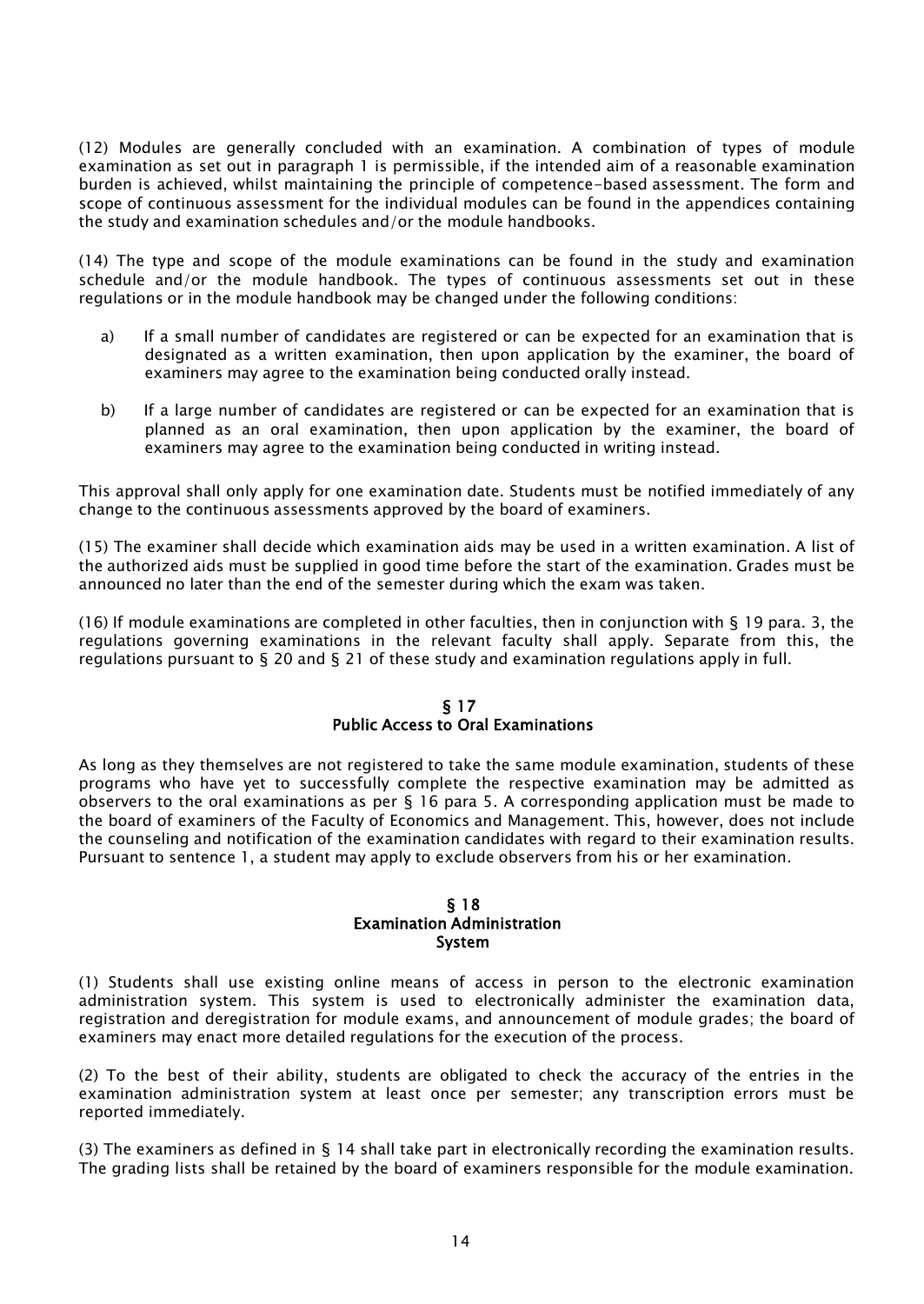(4) The module examination results shall, where possible, be announced via the electronic examination administration system or by notice on the notice board. With this in mind, students are obligated to utilize the examination administration system. The assessment result shall be considered to have been announced by, at the latest, two weeks after the assessment has been entered in the electronic examination administration system or after being posted on the notice board, if the relevant students have not already been verifiably made aware of the result already. The students shall be notified in the customary manner that the examination results have been entered in the electronic examination administration system.

(5) If a student wishes to leave the university or change course, upon request, a written confirmation will be issued containing all partaken module examinations sat and their respective grades and a n indication of whether the master's examination has not yet been completed or if it has been irrevocably failed.

#### § 19 Admittance to Continuous Assessments

(1) Anyone who is enrolled at Otto von Guericke University may be admitted to the module examinations. The completion of module examinations in the same semester in other institutes of higher education either at home or abroad is not significant.

(2) The module examinations are generally arranged by the end of the semester. The deadlines stipulated by the chair of the board of examiners and announced by notice at the latest four weeks before the expiration of said deadlines for registration for the examinations are cut-off dates. The registration deadline is usually four weeks after the start of classes. Upon request of the examiner to the board of examiners, in the case of seminars, a different registration deadline may be stipulated. Students will be made aware of this by notice and/or via the faculty home page and/or the website of the examination office, unless these study and examination regulations specifically state otherwise.

(3) Before the start of each module examination, the student must have registered for it with the board of examiners. For modules completed in the Faculty of Economics and Management, this registration shall take place either by means of electronic enrollment via the web portal of the university or by personally signing a registration form specifically for the examination. For module examinations that are completed in other faculties, a separate registration in the examination office of the faculty offering the examination must be undertaken. In accordance with  $\S$  16 para. 16, the registration and deregistration deadlines of the faculty offering the examination shall apply. The registration also applies for any repeat examinations in the ongoing semester. This also applies to module examinations that are taken during the study program in the selected course at another institution of higher education. For this, the signed Learning / Change to Learning Agreement constitutes the written examination registration in accordance with  $\S$  9 para. 3. A retrospective registration is not permitted. After achieving the necessary CP for the successful completion of the program, it will not be possible to register again for the same examination.

(4) Registration may be revoked in writing no later than four weeks before the start of the examination period by submission to the board of examiners, or electronically in the designated web portal. In the event of a withdrawal, a new application for admission to the examination must be submitted in accordance with paragraphs 1 and 2 for a later examination date. Students may not withdraw from an examination in the following cases:

- in the module description is clearly stated that a withdraw from an examination is not pallowed/possible;
- two weeks after the registration for a seminar;
- two weeks after the registration for a scientific project.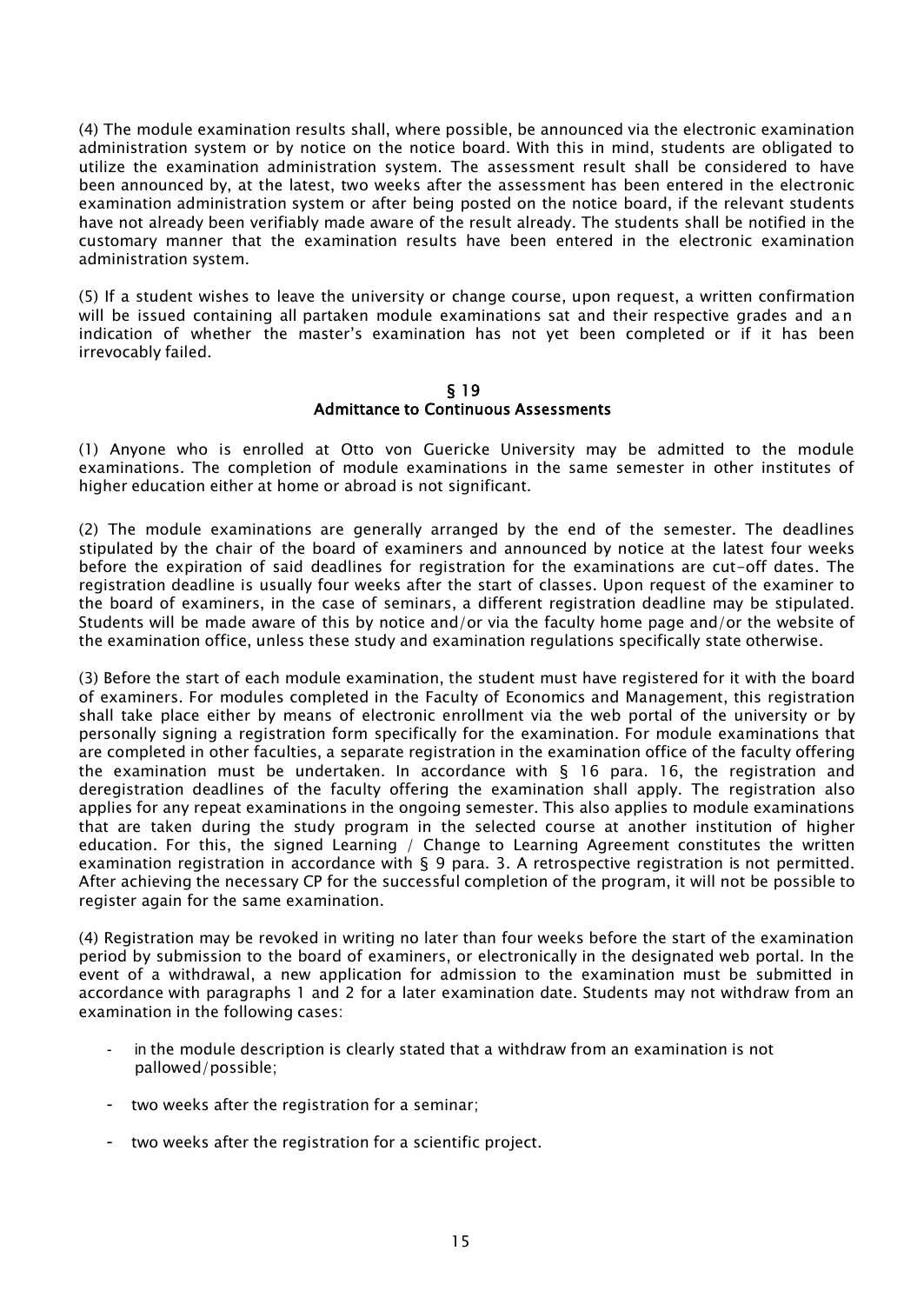(5) Students who after completion of the second semester cannot successfully demonstrate having obtained at least 25 CP may be invited by the head of program to take part in a course guidance session in which the reasons for exceeding the expected time period are discussed and the future study progress is planned.

(6) The board of examiners is responsible for admission decisions. Admission will be refused if

- 1. the requirements for admission are not met or
- 2. the documents are incomplete or

3. the examination has been irrevocably failed or is deemed to have been irrevocably failed.

#### § 20 Calculation of Module Grades

(1) A module examination must be taken for each module. The module examinations are to be assessed by the relevant examiners. The result of the module examination must be announced by the latest at the end of the semester in which the exam took place.

|       |              | $\epsilon$ ) דווכ וטווטשוווץ קומעכא מוכ נט טכ טאכט וטר נווכ מאגכאאוווכות טר וווטעטוכ כאמווווומנוטווא. |
|-------|--------------|-------------------------------------------------------------------------------------------------------|
| Grade | Designation  | Definition                                                                                            |
|       | Very good    | An outstanding performance                                                                            |
|       | Good         | A performance which is significantly above average                                                    |
|       | Satisfactory | An average performance                                                                                |
|       | Sufficient   | A performance which, in spite of its shortcomings, is<br>considered to be sufficient                  |

5 Not Sufficient A performance which, because of substantial

(2) The following grades are to be used for the assessment of module examinations:

For the sake of greater differentiation, individual grades may be rounded up or down by 0.3; this does not apply to the following grades: 0.7, 4.3, 4.7 and 5.3. The grade of the module examination must be communicated to the Examination Office immediately.

shortcomings, does not meet the requirements

(3) A module examination is considered to have been passed if a minimum grade of "sufficient" is awarded. If a module examination is graded by more than one examiner, it is considered to have been passed if all examiners award at least a grade of "sufficient".

(4) If the grades awarded by the examiners in accordance with para. 1 differ from one another, then in accordance with para. 2, the grade for the module examination shall be the arithmetic average closest to both individual grades; in case of doubt, the better grade of the two is to be awarded.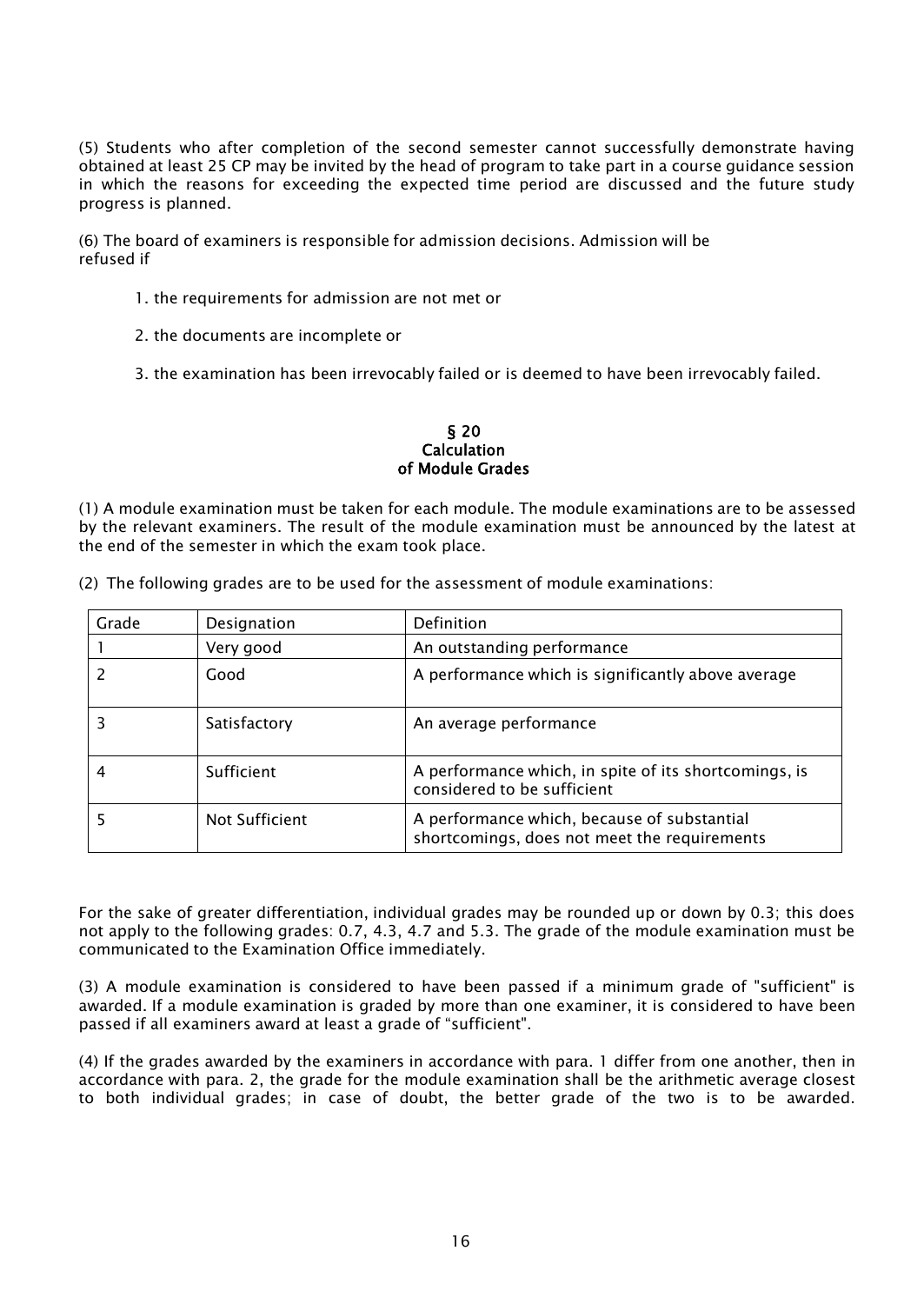### § 21 Repetition of Module Examinations

(1) In the case of module examinations, attempts are not counted. It is not necessary to repeat failed module examinations. Module examinations that have been passed may not be repeated.

(2) Notwithstanding para. 1, in compulsory elective examinations that take the form of a seminar amounting to 10 CP or a scientific project amounting to 15 CP, in each case no more than two repetitions may be graded with "not sufficient" or deemed to have been graded with "not sufficient".

### § 22 Additional Modules

(1) Students may undertake additional module examinations, in addition to the modules offered in their respective program.

(2) The result of the additional modules will, if the examination was registered for in advance, be included in the certificate and/or grade confirmation. The results of additional modules will not be taken into consideration when calculating grade point averages and when determining the overall grade.

### § 23 Non-Attendance, Withdrawal, Cheating, Breach of Regulations

(1) If, after registering for a module examination for which the time and location has been set, the candidate fails to attend without a good reason, or if he or she withdraws from the module examination after it has commenced without good reason, then he or she shall be awarded a grade of "not sufficient" (5.0) for the module examination concerned. The same applies for an assessment which is not submitted by the set submission deadline or a module examination is not completed by the prescribed date.

(2) Students wishing to withdraw from a module examination after the end of the withdrawal period in accordance with § 19 para. 4 must apply in writing to the board of examiners. The reason for missing or withdrawing from the examination must be provided in writing without delay to the board of examiners and must be substantiated. In the case of impairments caused by ill health, the withdrawal from the examination must be substantiated by a doctor's note. In cases of doubt, the doctor may be appointed by the chair of the board of examiners. If the board of examiners recognizes the reason given, then the candidate will be notified either in writing or electronically.

(3) Should the candidate attempt to influence the result of an examination by deception, then the module examination result concerned shall be recorded as "not sufficient" (5.0). Making use of unauthorized aids after the start of an examination shall always be deemed to be an attempt of deception within the meaning of line 1. In particularly serious cases, the board of examiners may revoke the right to repeat the module examination.

(4) If a candidate disrupts the proper process of an assessment / module examination, then he or she may be excluded by the examiner or invigilator from continuing with the assessment / module examination. If this is the case, the module examination shall be deemed to have been graded as "not sufficient" (5.0).

(5) Adverse decisions in accordance with paragraphs 1 to 4 must be communicated in writing without delay to the candidate and must be justified.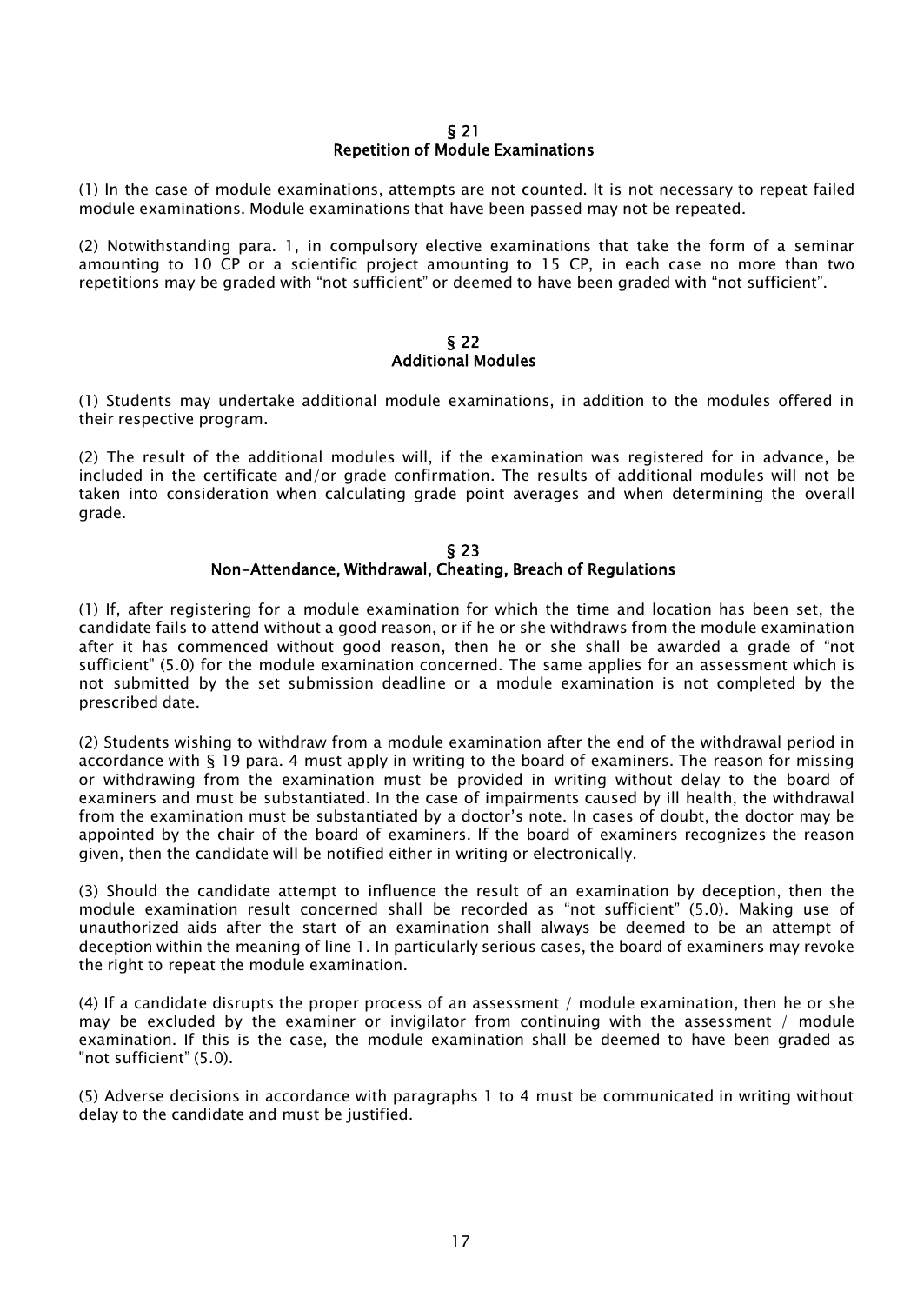### § 24 Protective Provisions, Compensation for Disadvantages

(1) Where a student provides credible evidence (medical certificate) that, due to a prolonged or permanent illness, he or she is completely or partially unable to fulfill the module examination requirements in the prescribed form, the board of examiners must provide the student with the possibility of taking equivalent module examinations in a different form.

(2) Disabled students may be granted additional materials or aids to compensate for disadvantages, provided that this is necessary to establish equality of opportunity. To this end, the duration of the assessment may be extended to a reasonable degree, or approval may be given for the examination to be taken in a different form. A disabled student is defined as someone who, due to a protracted or permanent physical impediment, is not in a position to complete the examination in the prescribed form, either in part or in full. The impediment must be substantiated. The university may require substantiation in the form of a medical certificate or submission of a certificate of disability. Compensation for disadvantages must be applied for in writing to the board of examiners. The application should be made no later than when registering for the module examination.

(3) In applying these study and examination regulations, the protective provisions pursuant to the Maternity Protection Act and in accordance with the time limits set out by the Federal Child-Raising Allowance Act regarding parental leave are to be strictly adhered to and their utilization facilitated, especially with regard to the calculation of time limits. During a leave of absence granted in order to care for a close relative, students are free to continue with their studies and examinations. Upon written application to the board of examiners, students may repeat a failed examination during their leave of absence.

## § 25 Appeal Procedure

Students may file an objection against adverse administrative acts in connection with examination matters in writing or verbally for transcription, with the board of examiners in accordance with the Administrative Procedure Act (Verwaltungsverfahrensgesetz, VwVfG). Objections are to be provided in written form. If the board of examiners does not wish to remedy the objection, the relevant student must be provided with an official decision complete with instructions on how to appeal.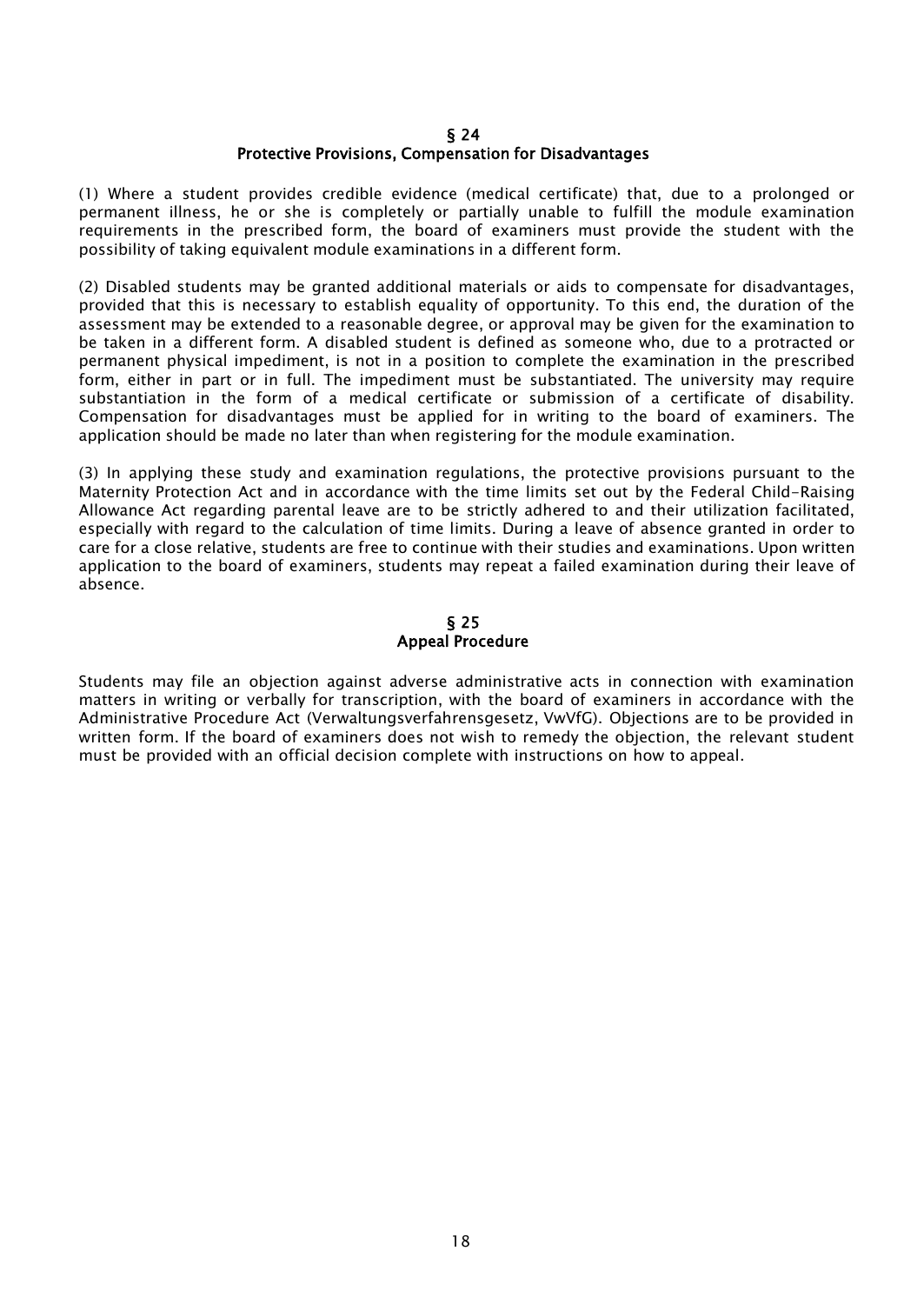## IV. Master's Degree

## § 26

## Registration for the Master's thesis module

(1) The "Master's thesis" module is mandatory in the study program named in § 1. As part of a final seminar, a "written work" is to be produced in English.

(2) As part of the "Master's thesis" module students must show that they are capable, within a given time frame, of working independently, using scientific methods, on a particular issue from the subject area. The topic and task definition of the written work must correspond to the purpose of the examination and the required workload. The type of task and the project definition must be specified when the topic is assigned. Within the context of the final seminar, the candidate must demonstrate that he or she is able to adequately present and explain the problems and solutions on which he or she has been working.

(3) Only applicants who

- are enrolled at Otto von Guericke University on the study program stated in § 1,
- have successfully acquired at least 75 CP,
- have successfully acquired at least 15 CP in each of the two core areas and
- have successfully completed the seminar amounting to 10 CP will be admitted to the "Master's thesis" module.

(4) Permission to write a Master's thesis must be applied for in writing to the board of examiners. The seminar facilitators may set justified admission requirements for the respective final seminars.

#### § 27 Issuing of the Topic, Submission and Assessment of the "Master's Thesis" Module

(1) The topic shall be set by the lead examiner in consultation with the student to be examined. Students should be given the opportunity to make proposals for the thesis topic and task definition. However, their proposals shall not give rise to a legal entitlement. Following receipt of an application, the board of examiners shall guarantee that the student receives a topic in good time. During the preparation of a thesis, each student shall be supervised by their lead examiner.

(2) For the setting of topics, the board of examiners shall appoint persons from the ranks of professors, junior professors, university and private lecturers and research associates who hold a doctorate and who are active within the Faculty. Over and above this, with their agreement, other habilitated members of the Faculty and professors, junior professors, university and private lecturers from the Faculties of Computer Science, Mathematics, Natural Sciences or the Engineering faculties may also be appointed as examiners. If the lead expert is not employed in the Faculty of Economics and Management, then the second expert appointed must be an examiner from the Faculty of Economics and Management. The board of examiners may limit the number of theses to be supervised by one person with the objective of achieving an even distribution among the persons setting topics.

(3) The topic of the written thesis shall be issued by the board of examiners once the student has been granted permission to write their thesis and the student shall be notified of the submission deadline for their work. The date of issuing of the topic must be put on record. The topic may be returned only once, and only within four weeks of being issued. Afterwards, students must reapply for admission to the "Master's thesis" module.

(4) The time between the issuing of the topic and the submission of the Master's thesis, including a four-week reading period, is 22 weeks. It may be extended by the board of examiners with the consent of the topic setter by a maximum of four weeks.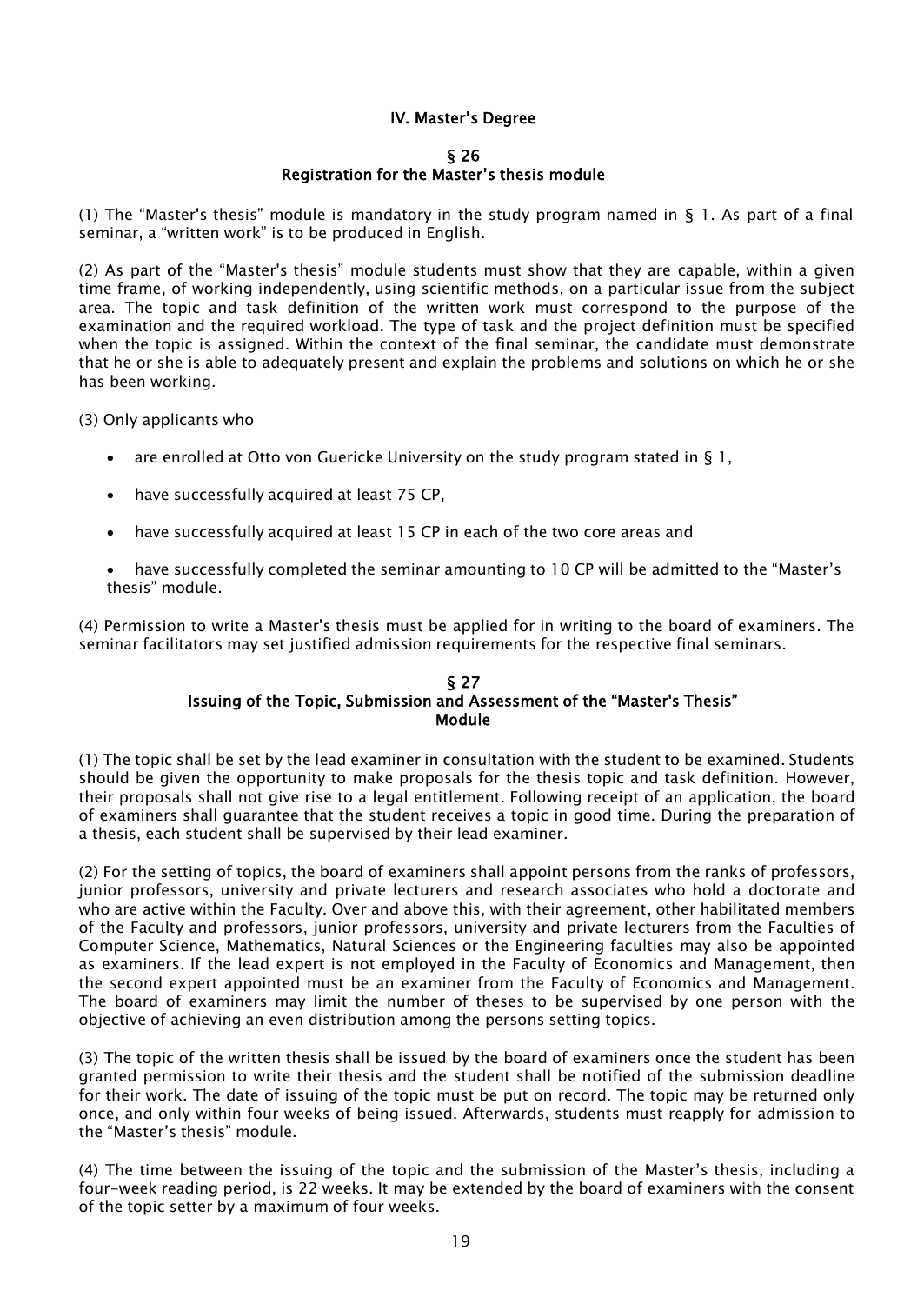(5) A list of the resources used must be appended to the thesis. When submitting their thesis, students must assert in writing that they have completed the work independently and without the use of any other aids or resources than those indicated, and all passages that have been quoted verbatim or paraphrased from published or unpublished papers have been identified as such. Over and above this, a declaration must be given, and appended to the final thesis, that neither the thesis, nor excerpts from it, have already been used for another examination. Plagiarism is an attempt at deception in accordance with § 23 and any work containing it shall be graded as "not sufficient".

(6) The thesis must be submitted to the examination office in two bound copies plus two copies in digital form by the deadline. If the thesis is not submitted in a timely manner or in the form required, then it shall be graded as "not sufficient" (5.0). § 23 applies accordingly.

(7) The examiners must appraise and grade the thesis within two months of the date of submission.

(8) 30 CP are awarded for the successfully completed "Master's thesis" module.

(9) The module examination as per para. 8 is comprised of two assessments, which must be completed in the context of a final seminar: the "written work or thesis" contributes 80% of the of the grade for the module examination, whilst the corresponding "presentation" accounts for 20%.

(10) Notwithstanding § 20 para. 2, the grade for the "Master's thesis" module is calculated as a weighted, arithmetic average of the grades for both assessments as outlined in para. 9. When arriving at a grade for the "Master's thesis" module, only the first decimal place will be taken into account; all other decimal places will be disregarded without rounding. The grades are as follows:

| For a grade average of           | Designation                |
|----------------------------------|----------------------------|
| up to 1.5 and including          | Verv annd<br>$= A$         |
| From 1.6 up to and including 2.5 | Good<br>$= R$              |
| From 2.6 up to and including 3.5 | Satisfactory = $C$         |
| From 3.6 up to and including 4.0 | <b>Sufficient</b><br>$= D$ |
|                                  |                            |
| From 4, 1                        | Not Sufficient $=$ F       |

(11) The "Master's thesis" module shall be deemed to have been passed if both assessments pursuant to para. 9 have each been graded as at least "sufficient".

### § 28 Repetition of the Master's Thesis Module

(1) The "Master's thesis" module may be repeated once if it has or is deemed to have been graded as "not sufficient". As a result, both assessments must be completed again, pursuant to § 27 para. 9.

(2) The "Master's thesis" module must be repeated within the framework of a final seminar during the following semester.

(3) Once the "Master's thesis" module has been passed, it cannot be repeated.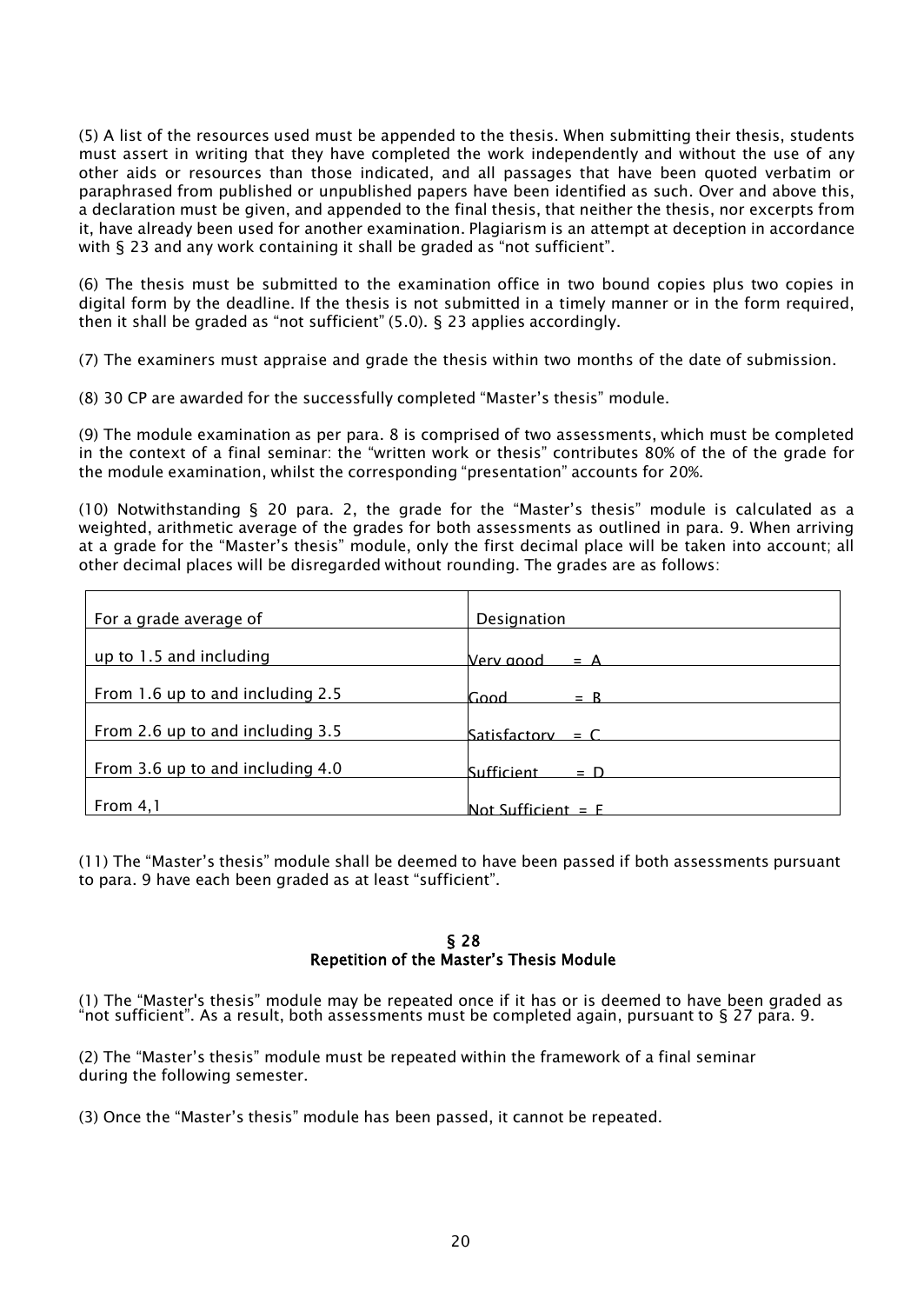### § 29 Overall Master's Degree Result

(1) The Master's degree shall be deemed to have been passed when all examinations during the program assessing the compulsory elective and elective modules amounting to 90 CP in accordance with appendices 1-2 have been successfully completed and the "Master's thesis" module amounting to 30 CP has been graded as at least "sufficient".

(2) The overall grade of the Master's degree is the arithmetic average of the grades for all module examinations passed and the "Master's thesis" module weighted according to the credit points. When arriving at a final grade, only the first decimal place will be taken into account; all other decimal places will be disregarded without rounding.

(3) If the average of the final grade is better than 1.3, then the classification "with distinction" shall be awarded.

(4) The Master's degree shall be irrevocably failed if the third module examination in a seminar or the third module examination in a scientific project or the repetition of the "Master's thesis" module has been graded "not sufficient" or is deemed to have been graded "not sufficient".

## § 30 Certificates and Confirmations

(1) A certificate in English and a transcript in German will be issued for a successfully completed Master's degree. The certificate will contain the final grade, the subject and the grade awarded for the Master's thesis. The certificate shall bear the date on which the last assessment was carried out or the last module examination was completed. It must be signed by the chair of the board of examiners and the Dean of the Faculty and stamped with the Otto von Guericke University stamp.

(2) An appendix to the certificate in English stamped with the university stamp together with a transcript in German will list all of the modules completed including the CP and grades awarded for them.

(3) Together with the certificate, students shall receive a Diploma Supplement in the German and English languages.

### § 31 Records

(1) Together with the certificate, students shall receive a transcript of records in English and a copy in German with the date of the certificate. This certifies the awarding of the title of Master.

(2) This record shall be signed by the Dean of the Faculty at Otto von Guericke University and stamped with the stamp of the Faculty of Economics and Management at Otto von Guericke University.

## V. Final Provisions

### § 32 Right to View the Examination Files

(1) Within a particular period specified by the board of examiners, after completion of each module examination and at the beginning of the following semester, students may view their written examination scripts, the examiners' assessments and the examination records. Outside of this period, access may only be granted upon written application to the board of examiners; the application must be justified and substantiated.

determine the time and place for reviewing the dozuments. (2) After issuing of the certificate, written applications to the board of examiners to view an examination file must be made within a cut-off period of one year. The chairperson of the board of examiners will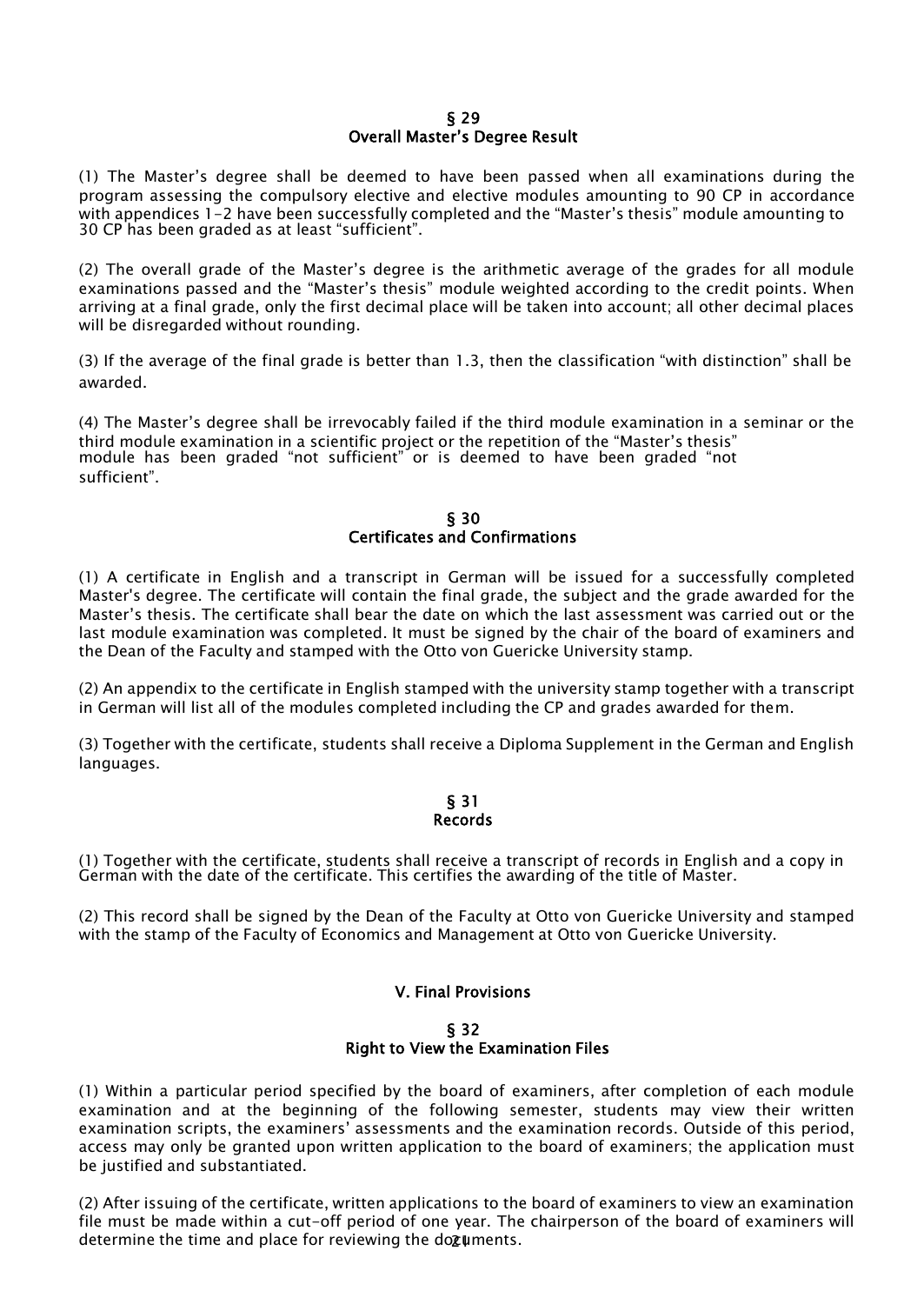### § 33 Invalidity of Examination Results

(1) If a student has cheated in an examination or influenced his or her result through the use of unauthorized aids, and this becomes known after the degree has been awarded, the board of examiners is authorized to declare an examination to have been failed either partially or in its entirety.

(2) If the conditions for admission to the module examination were not met but without any intentional deception, and this only becomes known after the degree has been awarded, the deficiency shall be deemed to have been righted if the examination was passed. If a student has deliberately used unfair means to gain admission, the board of examiners, taking into consideration relevant legal regulations, will decide as to the revocation of any unlawful administrative acts.

(3) Prior to such a decision, the student concerned is to be given the opportunity to make a statement on the matter to the board of examiners.

(4) The incorrect certificate must be recovered and replaced by a correct certificate or confirmation in accordance with § 18 paragraph 5. No decision may be made pursuant to paragraphs 1 and 2 after a period of five years has elapsed. In the event that the examination certificate is revoked without replacement, the holder must be stripped of his/her academic degree and the record recovered.

### § 34 Transitional Provisions

(1) The provisions of these study and examination regulations apply to all students who enroll for the first time on the Master's program as named in § 1 of these regulations at Otto von Guericke University Magdeburg from the 2019/2020 winter semester.

(2) Students who have already enrolled on the Master's program in Operations Research and Business Analytics before 1 October 2019, may request that these study and examination regulations be applied to them. The application must be made to the board of examiners of the Faculty of Economics and Management by 31 March 2020. It may not be revoked.

### § 35 Validity and Effective Date of Regulations

These study and examination regulations shall enter into force following approval by the President on the day after they are published in the official announcements of Otto von Guericke University.

Issued by virtue of the resolution of the Faculty Council of the Faculty of Economics and Management dated 26.06.2019 and the resolution of the Senate of Otto von Guericke University Magdeburg dated 25.07.2019.

Magdeburg, 25.07.2019

Prof. Dr.-Ing. Jens Strackeljan

President of Otto von Guericke University Magdeburg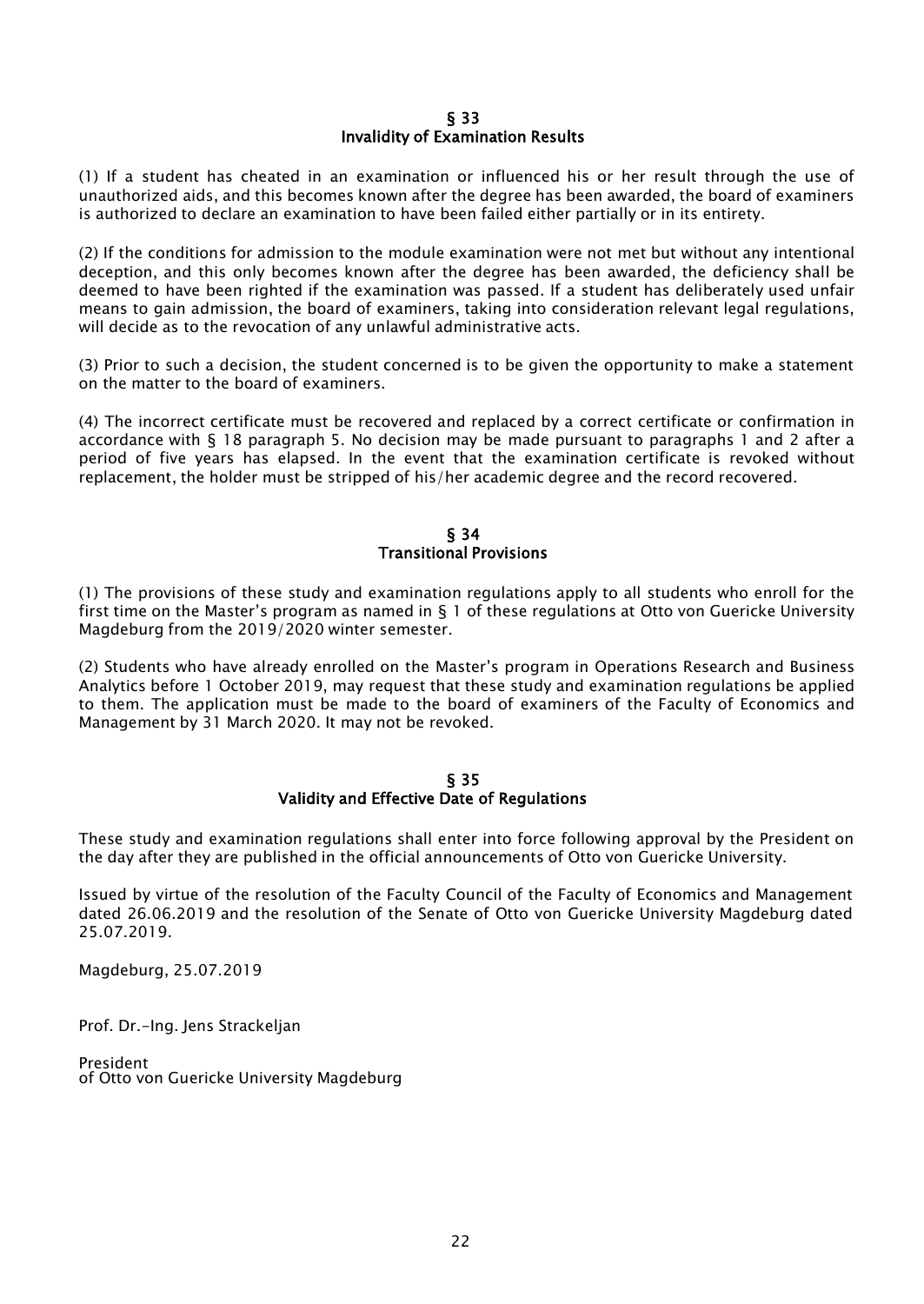|        |                                                                        | 1st semester (WS) |         | 2nd semester (SS) |         | 3rd semester (WS) |    |              | 4th semester (SS) |    |                |     |    |
|--------|------------------------------------------------------------------------|-------------------|---------|-------------------|---------|-------------------|----|--------------|-------------------|----|----------------|-----|----|
|        | No. Module / Modules                                                   | <b>SHW</b>        | AT      | CP                | SHW     | AT                | CP | SHW          | AT                | CP | SHW            | AT  | CP |
| 1a.    | Compulsory Elective Modules on<br>Quantitative Methods                 |                   |         |                   |         |                   |    |              |                   |    |                |     |    |
|        |                                                                        |                   |         |                   |         |                   |    |              |                   |    |                |     |    |
| 1.1    | Module I                                                               | $\star$           | $\star$ | 5                 |         |                   |    |              |                   |    |                |     |    |
| 1.2    | Module II                                                              | $\star$           | $\star$ | 5                 |         |                   |    |              |                   |    |                |     |    |
| 1.3    | Module III                                                             |                   |         |                   | $\star$ | $\star$           | 5  |              |                   |    |                |     |    |
| $1b$ . | Compulsory<br>Elective<br>Modules<br>on<br>Methods of Computer Science |                   |         |                   |         |                   |    |              |                   |    |                |     |    |
| 1.4    | Module I                                                               | $\star$           | $\star$ | 5                 |         |                   |    |              |                   |    |                |     |    |
| 1.5    | Module II                                                              |                   |         |                   | $\star$ | $\star$           | 5  |              |                   |    |                |     |    |
| 1.6    | Module III                                                             |                   |         |                   | $\star$ | $\star$           | 5  |              |                   |    |                |     |    |
| 2.     | <b>Compulsory Elective Modules in</b><br>Specialization                |                   |         |                   |         |                   |    |              |                   |    |                |     |    |
| 2.1    | Module I                                                               | $\star$           | $\star$ | 5                 |         |                   |    |              |                   |    |                |     |    |
| 2.2    | Module II                                                              |                   |         |                   | $\star$ | $\star$           | 5  |              |                   |    |                |     |    |
| 2.3    | Seminar                                                                |                   |         |                   | $2S+*$  | P, $APa+^*10$     |    |              |                   |    |                |     |    |
| 2.4    | <b>Scientific Project</b>                                              |                   |         |                   |         |                   |    | $25+*$       | $\star$           | 15 |                |     |    |
| 3.     | <b>Elective Modules</b>                                                |                   |         |                   |         |                   |    |              |                   |    |                |     |    |
| 3.1    | Elective Module I                                                      | $\star$           | $\star$ | 5                 |         |                   |    |              |                   |    |                |     |    |
| 3.2    | <b>Elective Module II</b>                                              | $\star$           | $\star$ | 5                 |         |                   |    |              |                   |    |                |     |    |
| 3.3    | Elective Module III                                                    |                   |         |                   |         |                   |    | $\star$      | $\star$           | 5  |                |     |    |
| 3.4    | <b>Elective Module IV</b>                                              |                   |         |                   |         |                   |    | $\mathbf{x}$ | $\star$           | 5  |                |     |    |
| 3.5    | Elective Module V                                                      |                   |         |                   |         |                   |    | $\star$      | $\star$           | 5  |                |     |    |
| 4.     | Master's Thesis 30                                                     |                   |         |                   |         |                   |    |              |                   |    |                |     |    |
| 4.1    | Master's Thesis Seminar                                                |                   |         |                   |         |                   |    |              |                   |    | 2S             | P   |    |
| 4.2    | <b>Written Thesis Paper</b>                                            |                   |         |                   |         |                   |    |              |                   |    |                | APa |    |
|        | Total                                                                  | ~24               |         | 30                | ~20     |                   | 30 | ~16          |                   | 30 | $\overline{2}$ |     | 30 |

Appendix 1: Study & Examination Schedule Operations Research and Business Analytics (where studies commence in the winter semester)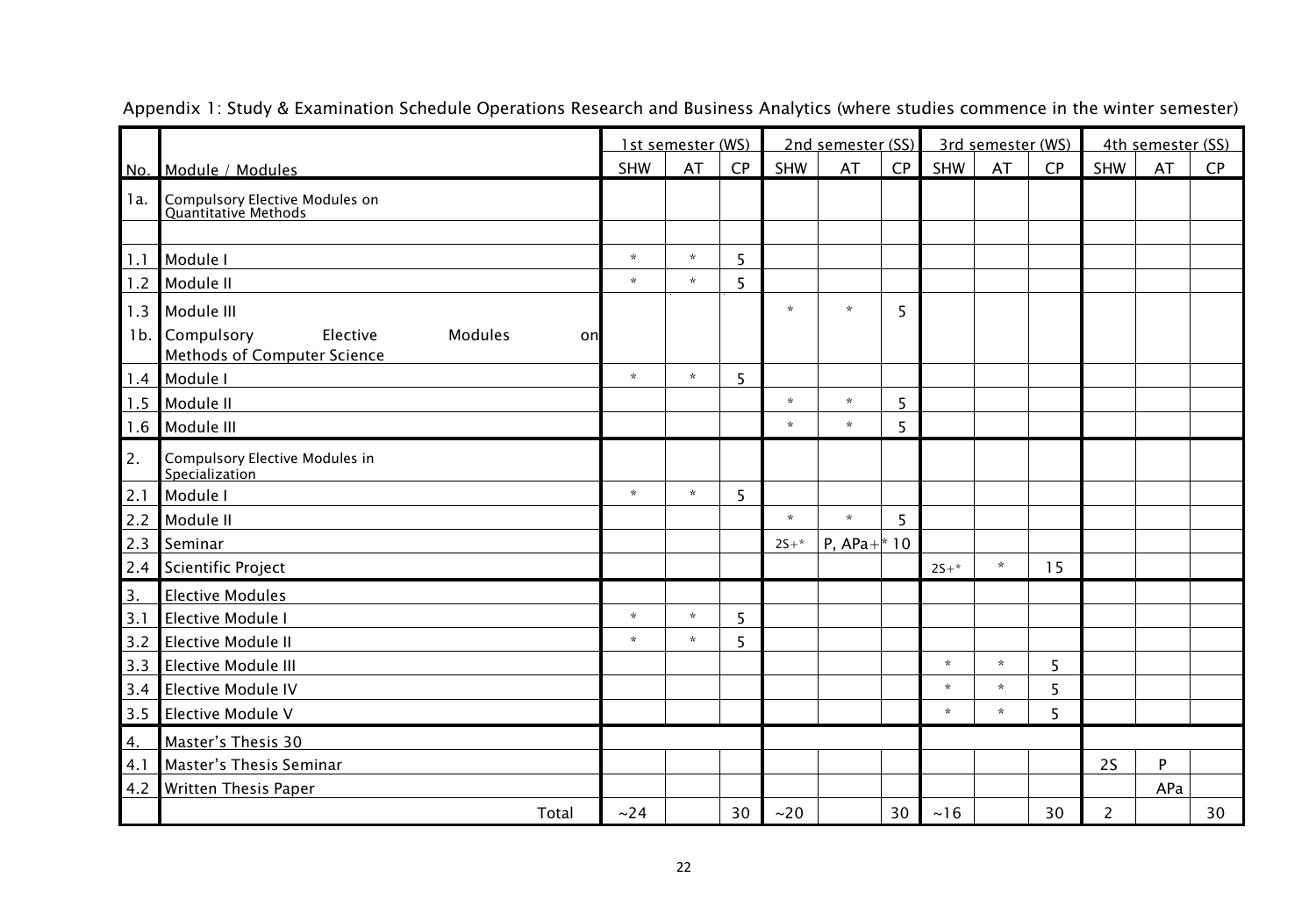|                  |                                                        | 1st semester (SS) |              | 2nd semester (WS) |            |               | 3rd semester (SS) |         |         | 4th semester (WS) |                |           |    |
|------------------|--------------------------------------------------------|-------------------|--------------|-------------------|------------|---------------|-------------------|---------|---------|-------------------|----------------|-----------|----|
|                  | No. Module / Modules                                   | SHW               | AT           | CP                | <b>SHW</b> | AT            | CP                | SHW     | AT      | CP                | SHW            | <b>AT</b> | CP |
| 1a.              | Compulsory Elective Modules on<br>Quantitative Methods |                   |              |                   |            |               |                   |         |         |                   |                |           |    |
| 1.1              | Module I                                               | $\star$           | $\mathbf{x}$ | 5                 |            |               |                   |         |         |                   |                |           |    |
| 1.2              | Module II                                              |                   |              |                   | $\star$    | $\star$       | 5                 |         |         |                   |                |           |    |
| 1.3<br>$1b$ .    | Module III<br>Compulsory<br>Elective<br>Modules<br>onl |                   |              |                   | $\star$    | $\star$       | 5                 |         |         |                   |                |           |    |
| 1.4              | <b>Methods of Computer Science</b><br>Module I         | $\star$           | $\star$      | 5                 |            |               |                   |         |         |                   |                |           |    |
| 1.5              | Module II                                              | $\star$           | $\star$      | 5                 |            |               |                   |         |         |                   |                |           |    |
| 1.6              | Module III                                             |                   |              |                   | $\star$    | $\star$       | 5                 |         |         |                   |                |           |    |
| 2.               | Compulsory Elective Modules in<br>Specialization       |                   |              |                   |            |               |                   |         |         |                   |                |           |    |
| 2.1              | Module I                                               | $\star$           | $\star$      | 5                 |            |               |                   |         |         |                   |                |           |    |
| 2.2              | Module II                                              |                   |              |                   | $\star$    | $\star$       | 5                 |         |         |                   |                |           |    |
| 2.3              | Seminar                                                |                   |              |                   | $2S+*$     | P, $APa+^*10$ |                   |         |         |                   |                |           |    |
| 2.4              | <b>Scientific Project</b>                              |                   |              |                   |            |               |                   | $2S+*$  | $\star$ | 15                |                |           |    |
| $\overline{3}$ . | <b>Elective Modules</b>                                |                   |              |                   |            |               |                   |         |         |                   |                |           |    |
| 3.1              | <b>Elective Module I</b>                               | $\star$           | $\star$      | 5                 |            |               |                   |         |         |                   |                |           |    |
| 3.2              | <b>Elective Module II</b>                              | $\star$           | $\star$      | 5                 |            |               |                   |         |         |                   |                |           |    |
| 3.3              | <b>Elective Module III</b>                             |                   |              |                   |            |               |                   | $\star$ | $\star$ | 5                 |                |           |    |
| 3.4              | <b>Elective Module IV</b>                              |                   |              |                   |            |               |                   | $\star$ | $\star$ | 5                 |                |           |    |
| 3.5              | Elective Module V                                      |                   |              |                   |            |               |                   | $\star$ | $\star$ | 5                 |                |           |    |
| 4.               | Master's Thesis 30                                     |                   |              |                   |            |               |                   |         |         |                   |                |           |    |
| 4.1              | Master's Thesis Seminar                                |                   |              |                   |            |               |                   |         |         |                   | 2S             | P         |    |
| 4.2              | <b>Written Thesis Paper</b>                            |                   |              |                   |            |               |                   |         |         |                   |                | APa       |    |
|                  | Total                                                  | ~24               |              | 30                | ~20        |               | 30                | ~16     |         | 30                | $\overline{2}$ |           | 30 |

Appendix 2: Study & Examination Schedule Operations Research and Business Analytics (where studies commence in the summer semester)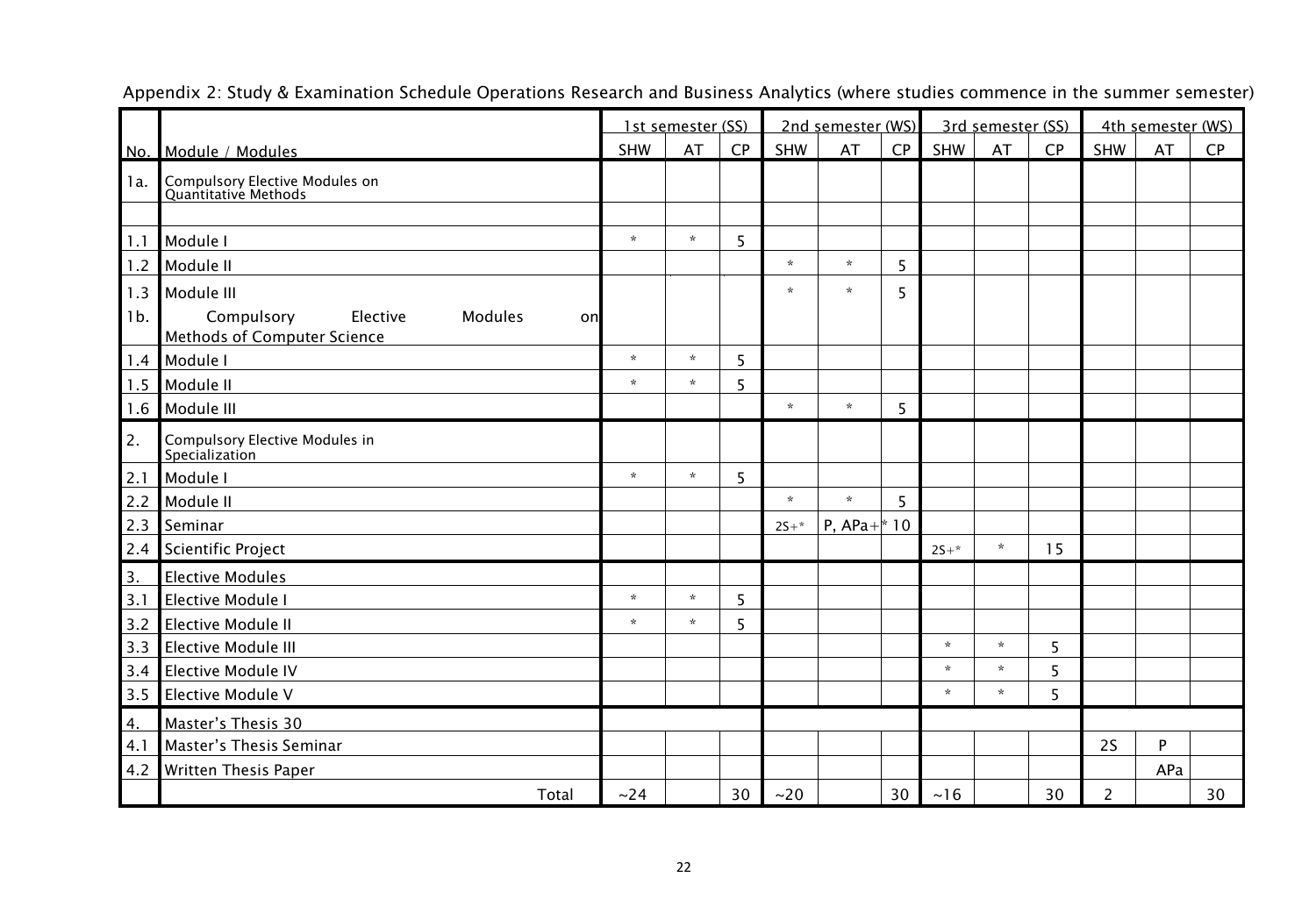Study and Examination Schedule Key:

\* for the scope and types of class as well as the form and scope of continuous assessment, see the module descriptions for the available modules.

| <b>CP</b> | $=$ $-$           | <b>Credit Points</b> |            | $=$                       | Seminar                 |
|-----------|-------------------|----------------------|------------|---------------------------|-------------------------|
| $APa =$   |                   | Academic Paper       | SS.        | $\mathbf{r} = \mathbf{r}$ | Summer semester         |
| P         | $\alpha = \alpha$ | Presentation         | <b>SHW</b> | $\alpha_{\rm c} = 0.000$  | Semester hours per week |
| AT.       | $\alpha = \alpha$ | Assessment type      | WS.        | $=$                       | Winter semester         |